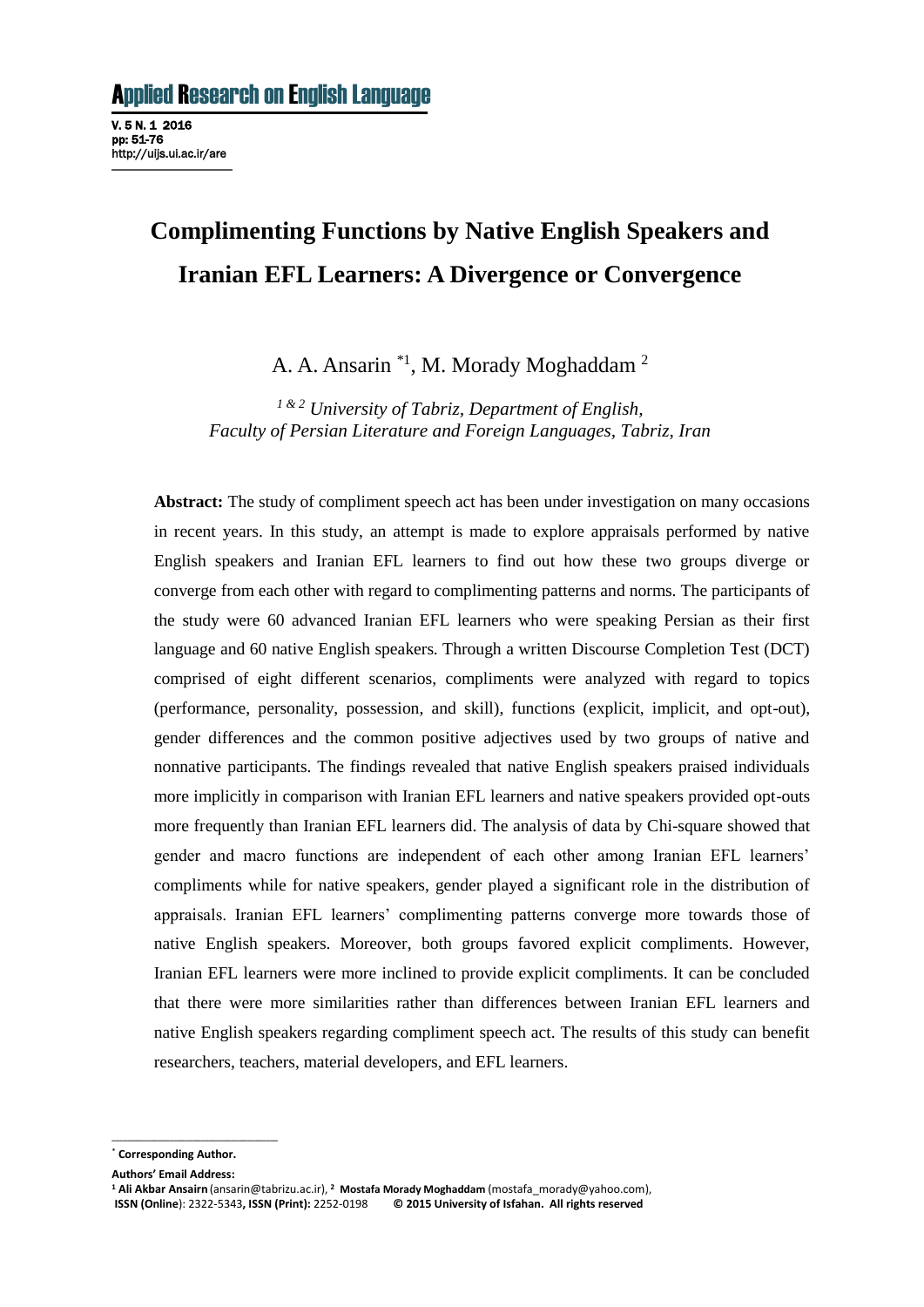**Keywords**: Compliment, EFL learners, English Speakers, Gender, Iran, Speech Act

## **1. Introduction**

Complimenting is considered a complex sociolinguistic skill (Holmes, 1988). Compliment speech act is argued to be "worthy of study because it is ubiquitous, valued, and problematic" (Knapp, Hopper, & Bell, 1984, p. 12). Holmes defined the compliment imperfectly—Holmes did not take into considerations the 'negative aspects' (such as insults) of complimenting in her definition and also she mentioned that compliments are 'positively valued' which is not generalizable to some cultures such as Polish— as "a speech act which explicitly or implicitly attributes credit to someone other than the speaker, usually the person addressed, for some 'good' … which is positively valued by the speaker and the hearer" ignoring the negative aspects of compliments (Holmes, 1988, p. 446). Likewise, Nkwain (2011) defined compliments, much more inclusively, as "a positive politeness strategy that expresses goodwill and solidarity between interlocutors, although compliments tend to serve other functions, depending on the interpretation they are coded" (p. 61). The perplexing issues surrounding the compliment speech act are not as easy and clear-cut as the definitions put forward by Holmes and Nkwain. Compliments function differently vis-à-vis individuals and cultures throughout the world. Many Arab people, for instance, believe that compliments would invoke the *evil eye* (Nelson, El Bakary, & Al Batal, 1993). For New Zealanders, it is considered inappropriate and rude to compliment a man on his wife since the illocutionary force of the compliment view the wife as a possession (Holmes & Brown, 1987). In American culture, compliments act as a social lubricant, albeit formulaic, and are performed to create rapport among individuals (Manes & Wolfson, 1981). For Polish speakers, as Jaworski (1995) argued, compliments are considered to be insincere and are interpreted as "purely social act[s]" (p. 70). In other words, Polish speakers reject the complimentary force of sentences. In Poland, therefore, compliments are interpreted as both a positive politeness device as well as a threat to the addressee's negative face since they may imply a desire for the addressee's possession or trait.

Previous works on compliments illustrates that context plays an essential role in figuring out the true interpretation of compliments. The influence of compliments on social success is compared with the role of oxygen in breathing (Knapp et al., 1984). Compliments are largely subconscious (Wolfson, 1981) and it is necessary to collect and analyze compliment patterns across cultures to avoid cross-cultural misunderstanding. Compliment can also be direct or indirect and requires interpretation beyond linguistic norms.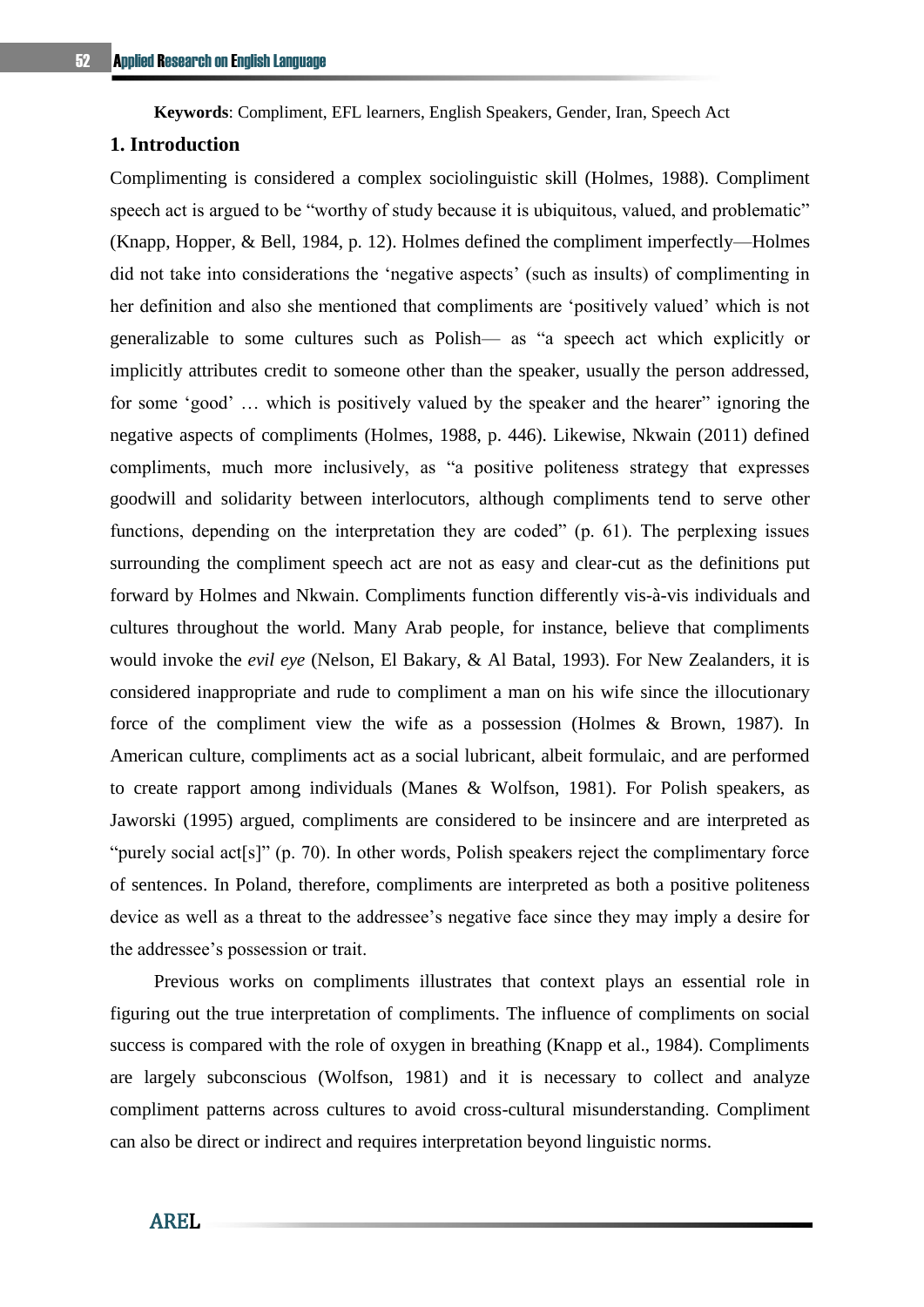The purpose of this study is to compare complimenting patterns between native English speakers and Iranian EFL learners with regard to topics, functions, gender differences and adjective types used in utterances. To this end, the following detailed research questions are proposed:

(1)What are the differences between compliment functions produced by native English speakers and Iranian EFL learners with regard to gender?

(2) What are the differences between compliment functions produced by native English speakers and Iranian EFL learners with regard to topics?

(3) What are the differences between native English speakers and Iranian EFL learners with regard to the common positive adjectives used in compliments?

A general question of this paper would be to address whether the language system of Iranian EFL learners approximates more to L1 or L2 norms. TESOL programs are now widely practiced in Iran. In this multicultural country, members of speech communities interact with each other using various sociocultural and linguistics norms. Therefore, it is more likely that Iranian EFL learners would follow specific conventions of their L1 to produce sentences in L2. On the other hand, there might be some divergence from the firstlanguage norms. The learner language may be more inclined towards the L2 culture being influenced by media or textbooks that are produced by English speaking countries. In this way, Iranian EFL learners' utterances may be more similar to L2 norms, and speech acts used by learners are among the first manifestation of this influence. Therefore, a comparison between the complimenting patterns performed by Iranian EFL learners and native English speakers would be fruitful in determining the learners' preference for convergence or divergence.

## **2. Literature Review**

As mentioned by Boyle (2000, p. 26), "of all the speech acts studied by researchers in sociolinguistics, pragmatics, and discourse analysis, few can have received more widespread attention in the past 20 years than compliments". The vast literature reveals that compliments are studied according to the function(s) they play in interactions (Czopp, 2008; Maíz-Arévalo & García-Gómez, 2013; Mustapha, 2012; Wolfson & Manes, 1980), gender differences (Herbert, 1990; Holmes, 1988; Rees-Miller, 2011; Wolfson, 1984), cross-cultural comparison (Chen & Rau, 2011; Maíz-Arévalo, 2012; Sharifian, 2005; Wolfson, 1981), and compliments at the workplace (Hudak, Gill, Aguinaldo, Clark, & Frankel, 2010).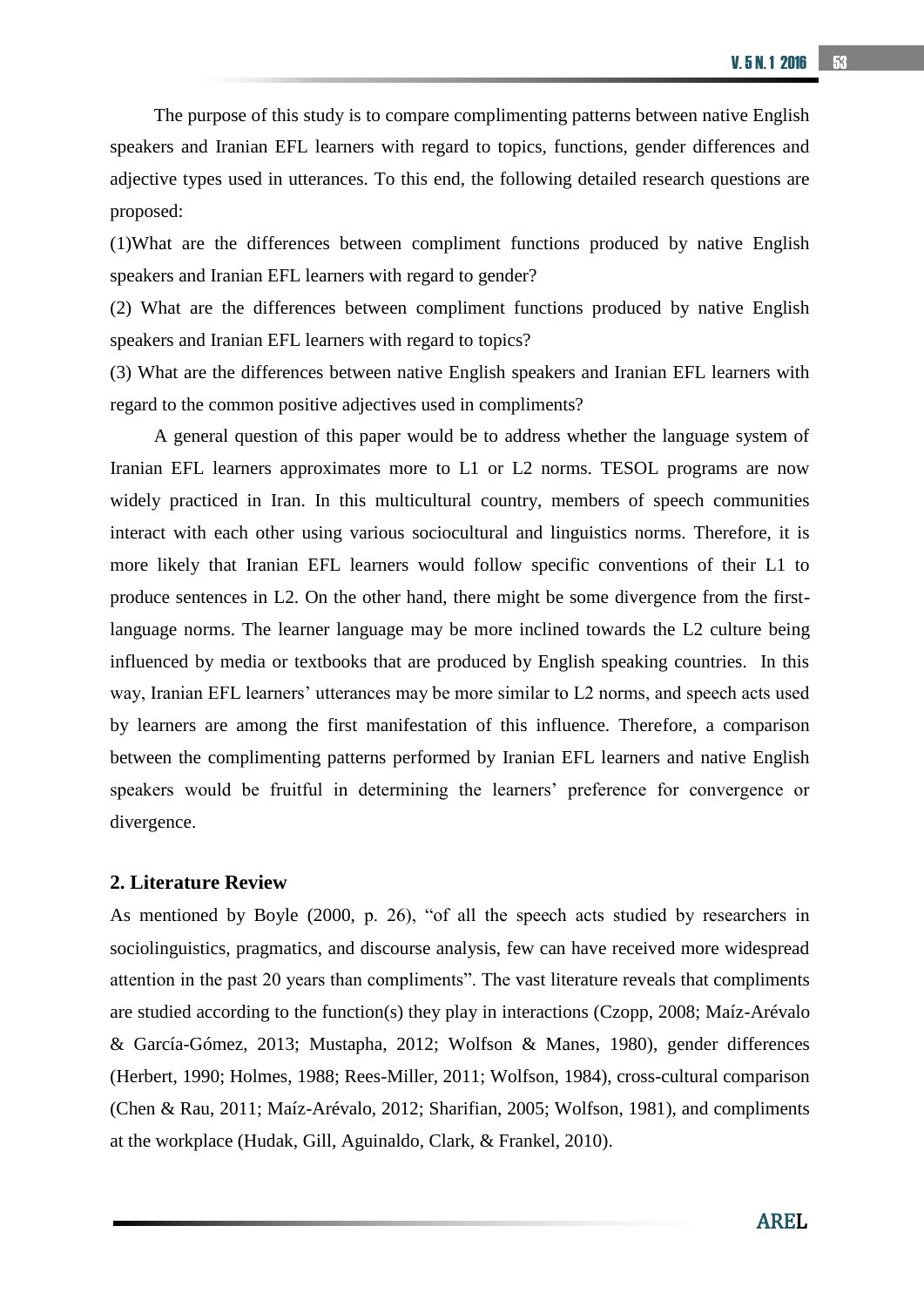## *2.1. Functions of the Compliments*

Among the current studies done on compliment speech act, most of them contributed to determine various functions of compliments. The study conducted by Wolfson and Manes (1980) is regarded as the pioneer one, considering the investigation of compliment functions. Although Wolfson and Manes (1980) believed that compliments can have various functions within a conversation such as, *inter alia*, a greeting or offering a topic for conversation, American compliments have the primary role of reinforcing solidarity among the interlocutors (Wolfson & Manes, 1980). Knapp et al. (1984) found out that compliments are categorized into four main dimensions, namely, direct/indirect, specific/general, comparison/no comparison, and normal/amplified. It was also revealed that 89 percent of 396 American compliments are categorized under the direct form. In an interesting study on Polish compliments, Jaworski (1995) proposed that Polish speakers do not maintain solidarity by means of compliments. Compliments are considered as a purely social act and are interpreted as insincere praise. Polish speakers may even regard compliments as an act of cheating. Polish compliments have multiple functions such as reinforcing desired behaviour, congratulating, information seeking, and teasing.

Some researchers, however, were not much satisfied with the quality of studies done on compliment functions. Boyle (2000) critically mentioned that "a more balanced picture of complimenting is required and that the neglect of the study of implicit compliments should not continue" (p. 26).

After these groundbreaking works, many other studies were conducted to find out the functions of compliments in different cultures. Czopp (2008) mentioned that compliments might not be welcomed by some speech communities, such as African Americans, because compliments include negative stereotypes. Grossi (2009) investigated various functions of compliments in Australian English. Similar studies are done on Cameroon Pidgin English (Nkwain, 2011), Nigerian English (Mustapha, 2012), Iranian EFL students (Sadeghi & Zarei, 2013), and Japanese speakers (Kondo, 2014). In all of these studies, an attempt was made to find the function(s) of compliments in different situations.

### *2.2. Gender Differences in Compliments*

A large portion of research on complimenting is devoted to the role of gender in giving and receiving compliments. The first attempt to gather empirical data on gender differences in compliment speech act was made by Wolfson (1984). She reported that women use adjectives such as *adorable*, *charming*, *sweet*, *lovely*, and *divine* most often in their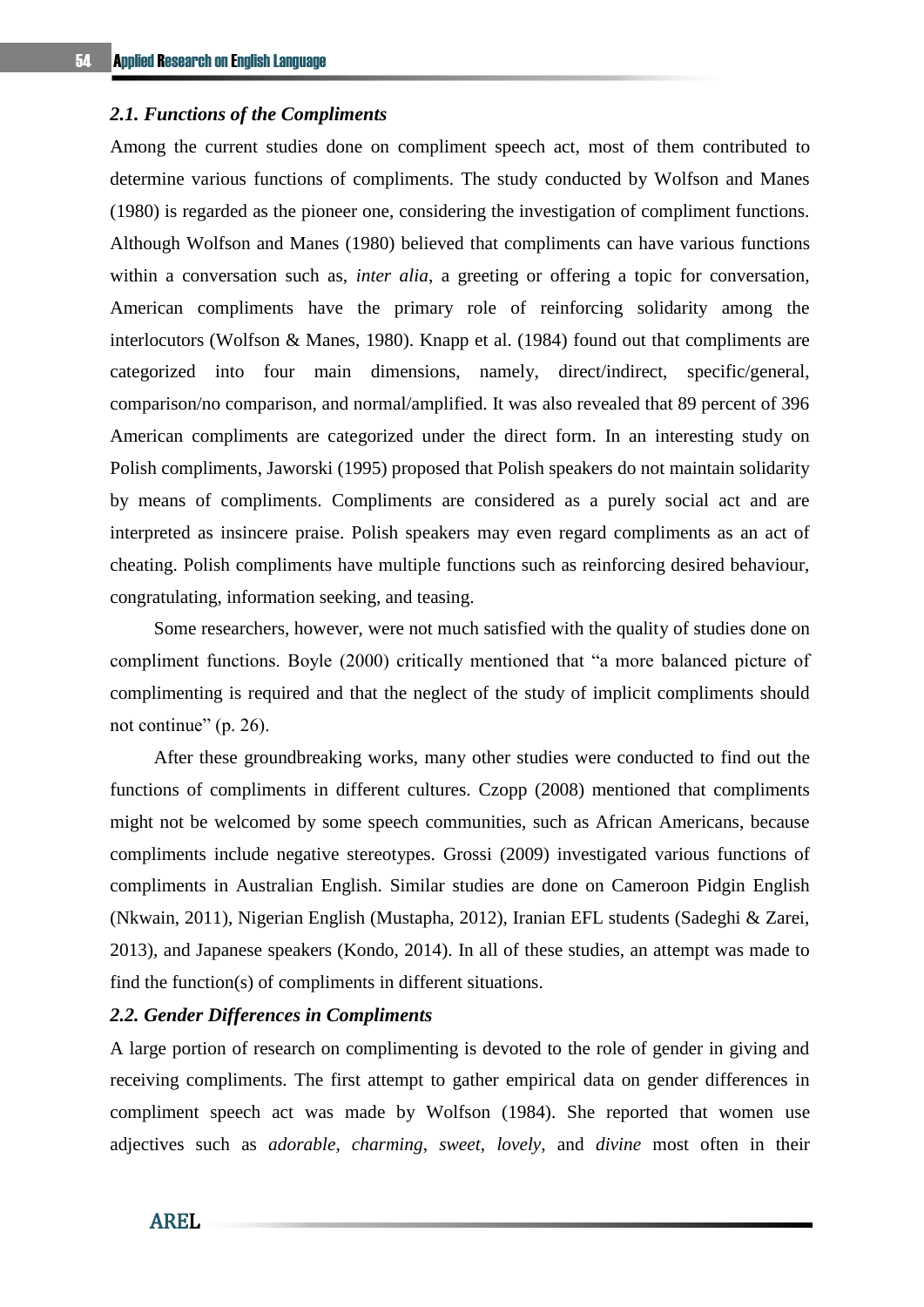compliments. More interestingly, it was understood that women receive the great majority of compliments both by male and female speakers. The most controversial issue that Wolfson mentioned and contradicted sharply with Lakoff's (1973) argument, is that "the way a woman is spoken to is, no matter what her status, a subtle and powerful way of perpetuating her subordinate role in society" (p. 243). Holmes (1984) endorsed that compliments have various functions in men and women conversations and further mentioned that females are more apt to give and receive compliments (about 51%). She associated this feature to the "women's positive attitude to compliments" (p. 451). For men, as Holmes argued, compliments do not function to maintain solidarity, as was the case for women. However, in 2002, Mojica's findings provided counter evidence to Holmes's findings. Mojica found out that Filipino males' compliments have the primary role of establishing solidarity with the females but "females want to assert their power in language" (p. 123). Another contradiction in the compliment literature was addressed by Rees-Miller (2011). Unlike what was proposed by Wolfson and Holmes, Rees-Miller (2011) suggested that in goal-oriented settings, men give and receive more compliments than women. Nevertheless, women complimented on appearances more often. Women dominated men in giving and receiving compliments in unstructured settings.

#### *2.3. Common Adjectives and Compliments*

After extensive literature review, it was understood that there is paucity of research regarding the investigation of adjectives among the appraisals. The most well-known are the studies done by Wolfson (1981, 1984). The amount of seventy-two adjectives was identified in compliments and five types of adjectives were recognized among the appraisals, viz., nice, good, beautiful, pretty, and great. Nice (22.9%) and good (19.6%) were observed most frequently in the data.

Wolfson (1984) mentioned that *nice* is the most commonly used adjective among American English speakers (23 per cent). In Wolfson's (1984) study, *good* was observed more often after *nice* (20 per cent). The sequence of common five adjectives in compliments according to frequency as revealed by Wolfson is *nice*, *good*, *beautiful*, *pretty*, and *great*.

## *2.4. Current Study*

Literature review showed that there is paucity of research with regard to the analysis of compliment utterances performed by native English speakers and Iranian EFL learners through a written Discourse Completion Test. Most of the studies in the field have employed different participants or instruments. Sharifian's (2005) research is one of the best-known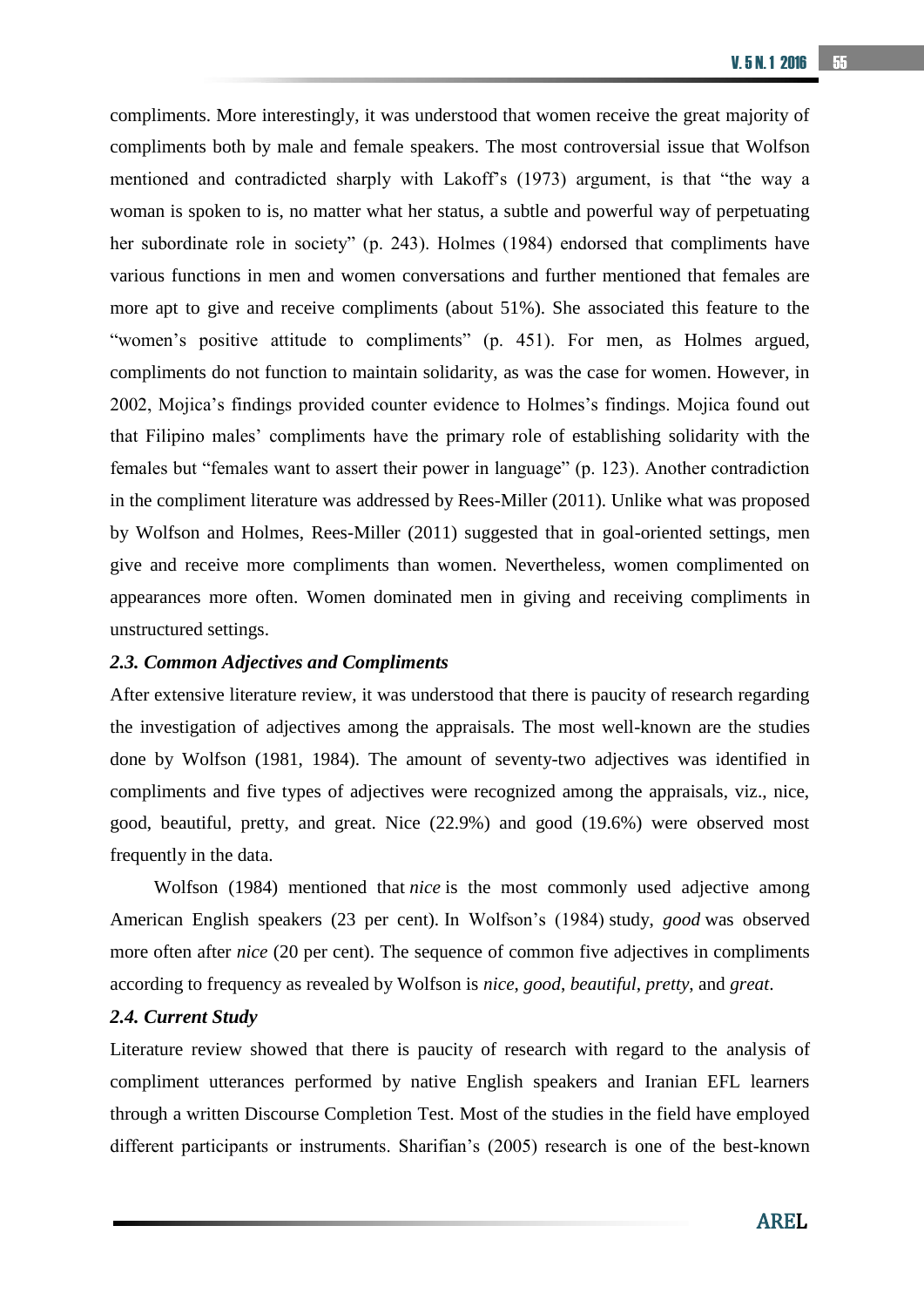studies which investigated the compliment responses of Persian speakers of Australia and native Australian speakers. In recent years, compliment speech act has gained the attention of the researchers. Behnam and Amizadeh (2011) analyzed compliments and compliment responses in TV interviews manifested by Persian and English interlocutors. Likewise, Karimnia and Afghari (2011) used TV interviews to study compliment responses of native Persian speakers and Native American English speakers. In addition, more recently, Sadeghi and Zarei (2013) studied compliments produced in Persian and English by a group of Iranian EFL learners. The current paper is unlike earlier studies done on Persian compliments with regard to the variables of this study. Precisely, this study focuses mainly on functions of the compliments, and topics and gender as two moderating variables.

#### **3. Method**

In pragmatic studies, data can be elicited empirically or can be gathered naturally through conversation analysis. Each method has advantages and disadvantages (Bardovi-Harlig & Hartford, 2005). In this contrastive study, a descriptive research design was used. The type of research questions and data analysis used in this study pairs with some of the underlying elements of descriptive design.

#### *3.1. Participants*

The completed forms were received from two groups, namely, 60 advanced Iranian EFL learners who were speaking Persian as their first language and 60 native English speakers. As argued by Kasper and Dahl (1991), for studies which employ a Discourse Completion Test as the main instrument, it is considered appropriate to use a sample size of at least 30 participants. Similar works have included less than 60 participants in their study (Chen  $\&$ Rau, 2011; Lin, Woodfield, & Ren, 2012; Sadeghi & Zarei, 2013; Sharifian, 2005). In this study, the participants were equally distributed with regard to gender. Other variables such as educational level, field of study, and age were also recorded for further analysis.

Iranian participants were mainly postgraduate students and a small number of them were undergraduates from different universities in Iran, aged between 21 and 50 years. All of the Iranian participants were studying English Language Teaching, Translation Studies, or English Literature as their main field of study. It was preferred to use postgraduate students to ensure that the situations provided in surveys are understood completely. Undergraduate students who were in the final year of their program were allowed to contribute.

Native English speakers were mainly university students (26 non-degree participants or high school level, 33 BA/BS level, 6 MA, 1 PhD). Ten participants out of 66 cases were aged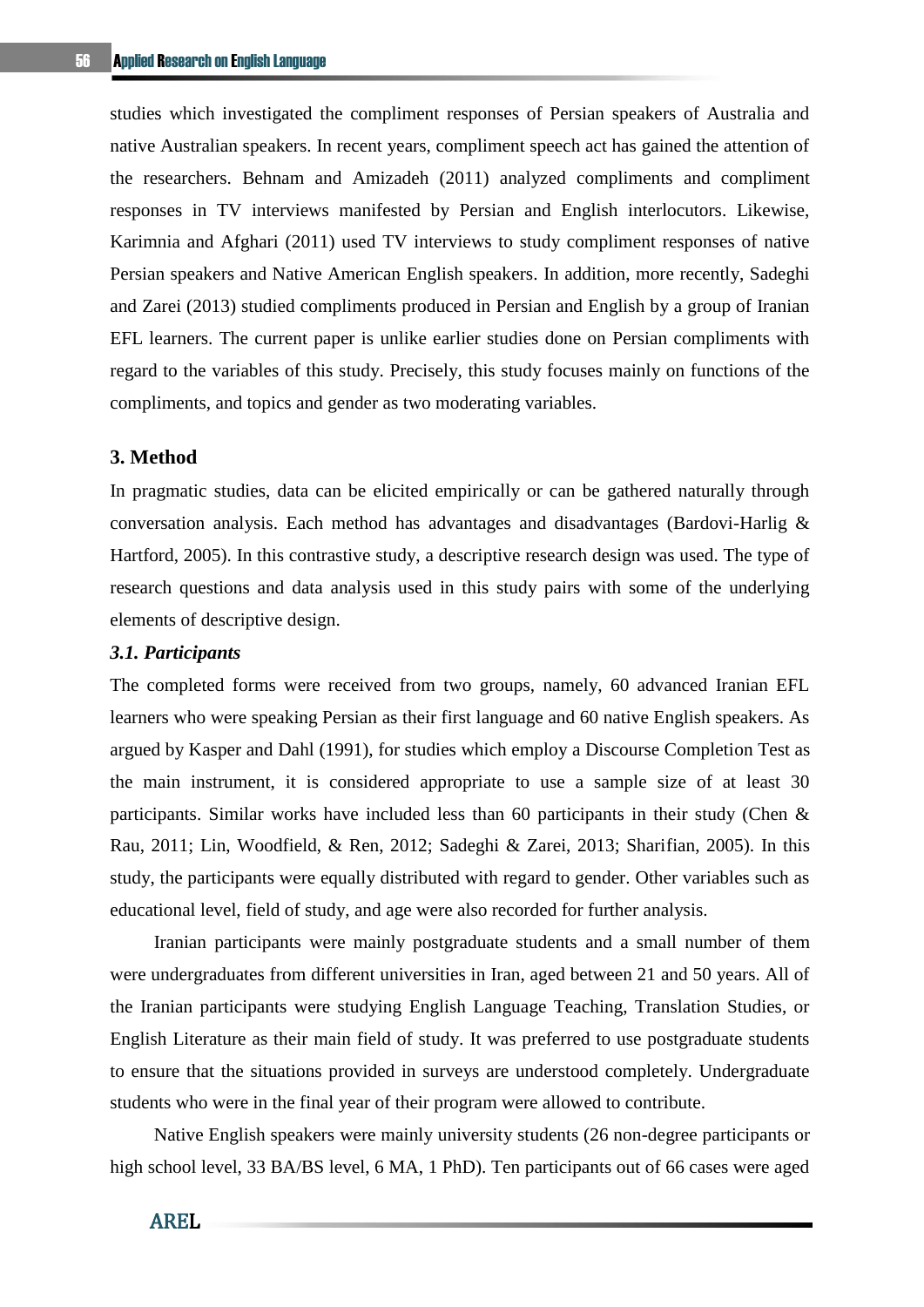under 20, thirty two participants between 21 and 30, sixteen participants between 31 and 40, and eight cases over 40. They were volunteer participants from different English-speaking countries. One reason to choose participants from different English-speaking countries was lack of native speakers' availability. It is true that there may be cultural differences among individuals but with regard to compliment speech act, there might be some universals among native English speakers.

Moreover, although Iranian EFL learners and native English speakers do not share the same characteristics, comparing these two groups would help the researchers to find out whether advanced Iranian EFL learners' linguistic patterns are similar to or different from native speakers' norms. In pragmatic studies, appropriateness is the key factor and native speakers' compliments are regarded as a norm to be compared with Iranian EFL learners' appraisals.

#### *3.2. Instrument*

A written Discourse Completion Test was used to elicit data from Iranian EFL learners and native English speakers. Appendix A has manifested the DCT employed in this study. The application of DCTs in pragmatic and discourse studies has not been without controversies. They have been criticized for their non-interactive nature (Bardovi-Harlig & Hartford, 2005), excluding non-verbal features of communication (Kasper, 2008), and inability to record subtle features of face-to-face conversations (Kasper, 2008).

However, despite the criticisms levelled against DCTs, there have been arguments for the administrative advantages of them. Golato (2003) discussed that the DCT allows "the researcher to control for certain variables … and to quickly gather large amounts of data without any need for transcription, thus making it easy to statistically compare responses from native and non-native speakers" (p. 92). The decision to gather data through the DCT fits appropriately with the purpose of this study. It allows the researchers to have control over variables and is time effective.

## *3.3. Procedure*

The DCT was designed in English and two native English speakers and a specialist in the field of pragmatic research proofread the content both grammatically and semantically. Content validity of the tests was checked by the use of subject matter experts. The DCT was then modified based on the received feedbacks. There were eight situations provided in the DCT and the participants were required to write down suitable compliments for each situation. Scenarios were developed in a way to address four different common topics of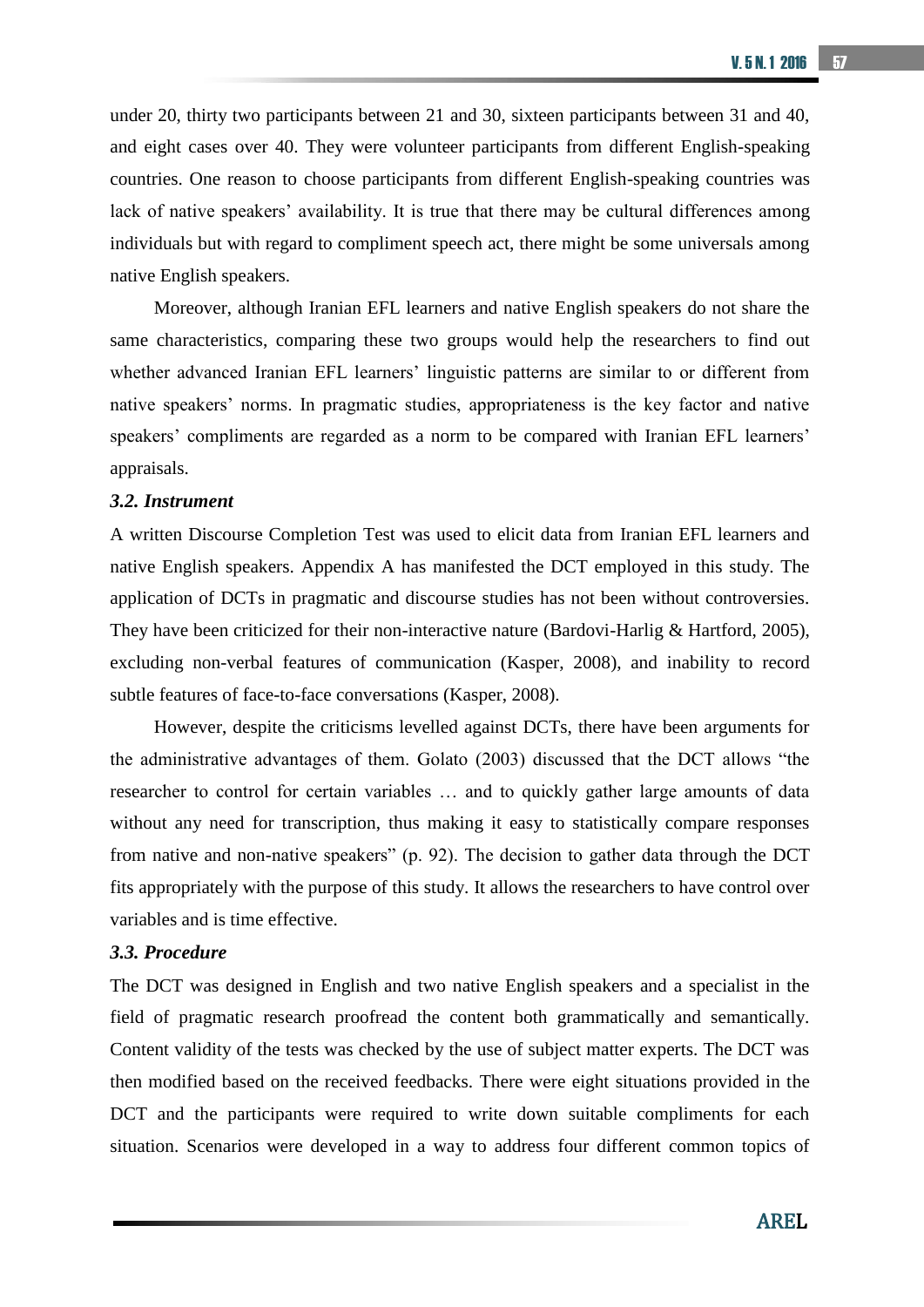compliment, i.e., appearance, possession, skill/ability, and personality. That is to say, for each topic, two scenarios were provided. In addition, respondents were asked to provide information about their age, gender, place of birth, education level, field of study, native language, and email address. Power relations and the distance between individuals were excluded from the study since they were not included in the research questions and were beyond the scope of this work. Respondents were also allowed to provide comments about the DCT. A synopsis of comments is provided in Appendix B.

Participants were informed about the survey and purpose of the study mainly through two venues: 1) *InterPals* that is a website for finding friends throughout the world, and 2) *Facebook*. The questionnaire was posted online on Google Docs and the completed questionnaires were automatically sent back to our mailbox.

Participants were required to provide written responses for each of the eight situations. The situations used in the survey were neutral regarding gender. In other words, it was not mentioned whether the participants should compliment a man or a woman. They were simply asked to mention how they would provide a compliment in different situations. It is true that some respondents may not have experienced the situations given in the survey but they all may know the norms through which they should provide the most contextually appropriate response. Scenarios required individuals to give compliments to people of equal status. Table 1 reveals a synopsis of the scenarios used in the DCT as well as the related compliment topic.

| <b>Compliment Situation</b>   | <b>Compliment Topic</b> |
|-------------------------------|-------------------------|
| 1. Beautiful Dress            | Appearance              |
| 2. Handwriting                | Skill/ability           |
| 3. Helping to Clean the House | Personality             |
| 4. New Phone                  | Possession              |
| 5. Hair Cut                   | Appearance              |
| 6. Driving Skill              | Skill/ability           |
| 7. Good Character             | Personality             |
| 8. New Jacket                 | Possession              |

**Table 1.** A Synopsis of the Compliment Situations and the Topic used in the DCT

#### *3.4. Coding System*

The following coding system is adapted from Lin, Woodfield, and Ren (2012, pp. 1491- 1492) and some minor changes were made with regard to the addition of micro strategies to make the classification more inclusive. Four micro strategies were added to the original work. These micro-strategies are *no acknowledgment*, *appreciation*, *reciprocation*, and *positive non-verbal comment* which were absent in the original coding system. Explicit compliments are characterized as being generally direct and unambiguous positive statements that contain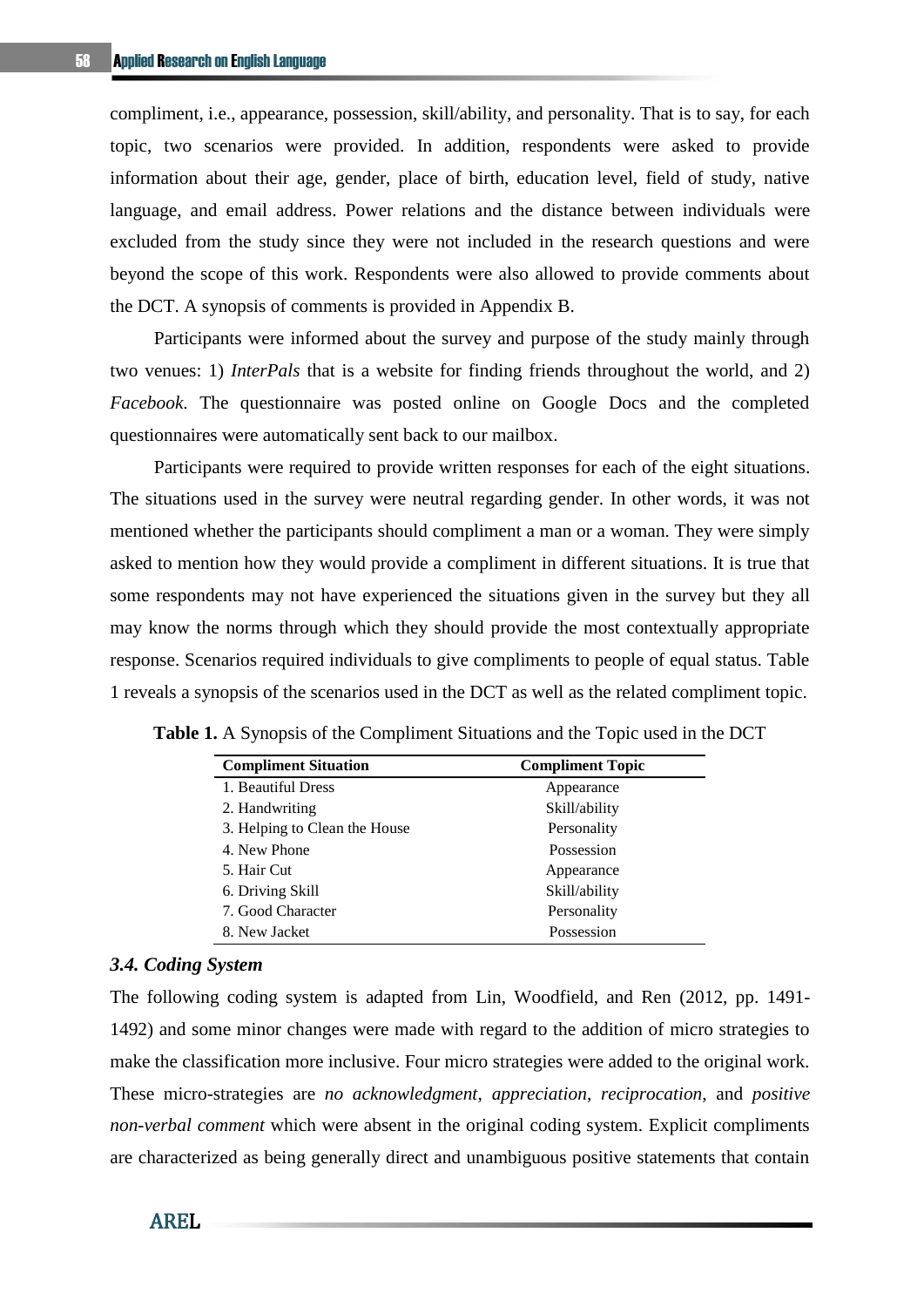at least one positive semantic carrier, for instance, *pretty*, *great*, *nice*, *good*, etc. Implicit compliments are those remarks that do not possess a positive lexical item as manifested by linguistic form, thus need more inferences from the interlocutor to reconstruct the implied meaning. In addition, in opt-outs, individuals decide not to participate in providing a complimentary act.

The data were analyzed and the compliment sentences that were gathered through the DCT were classified under the three generic categories of *Explicit*, *Implicit*, and *Opt-out*. Another rater who was familiar with pragmatic studies and was informed about research questions and methodology coded the same data. The Cronbach Alpha reliability statistic showed the inter-rater reliability of .77, though not perfect yet acceptable. The coding system that is used in this study is presented in Table 2.

Both descriptive and inferential statistics were used to analyze the compliment sentences. At the first phase, the frequency of the macro- and micro-functions as well as the percentages was identified. Each compliment sentence was assigned a function (Explicit, Implicit, or Opt-out) and the number of different functions in each group was considered as the total frequency of data in that group. For instance, the sentence, 'That haircut suits you so much. I love it', has two complimentary sentences that should be assigned a function. The first sentence is 'Explanation' (That haircut *suits you* so much) and the second sentence is 'Admiration' (I *love* it). Therefore, there are two implicit compliments. The rest of the data were coded as such. In the second phase, Pearson Chi-square test was utilized to find out the significance of differences with regard to the two groups of participants.

|                 | <b>Macro Level</b> Micro Level | <b>Examples</b>                                                          |
|-----------------|--------------------------------|--------------------------------------------------------------------------|
| Explicit        |                                | ■ Your handbag is so <i>pretty</i> .                                     |
| <b>Implicit</b> | Admiration                     | ■ I'd like to <i>learn</i> how to do it from you.                        |
|                 | Assumption                     | ■ You <i>must have spent</i> a lot of time preparing for it.             |
|                 | Contrast                       | I like playing piano as well, but I don't have that talent.              |
|                 | Evaluation                     | $\blacksquare$ All the hard work <i>paid off</i> .                       |
|                 | Explanation                    | ■ You were <i>not nervous</i> at all.                                    |
|                 | Joke                           | • There must be a lot of men who <i>have a crush on you</i> .            |
|                 | Request                        | ■ Could you <i>teach me</i> how to make a presentation?                  |
|                 | <b>Want Statement</b>          | I would <i>like to buy one</i> as well.                                  |
|                 | Appreciation                   | $\blacksquare$ Thank you.                                                |
|                 | Reciprocation                  | $\blacksquare$ I will <i>compensate</i> .                                |
|                 | Positive Non-verbal Comment    | • ©                                                                      |
|                 | No Acknowledgment              | $\bullet$ (No compliment)                                                |
| Opt-Out         |                                | Is this a new mobile phone?<br>(does not have any complimentary meaning) |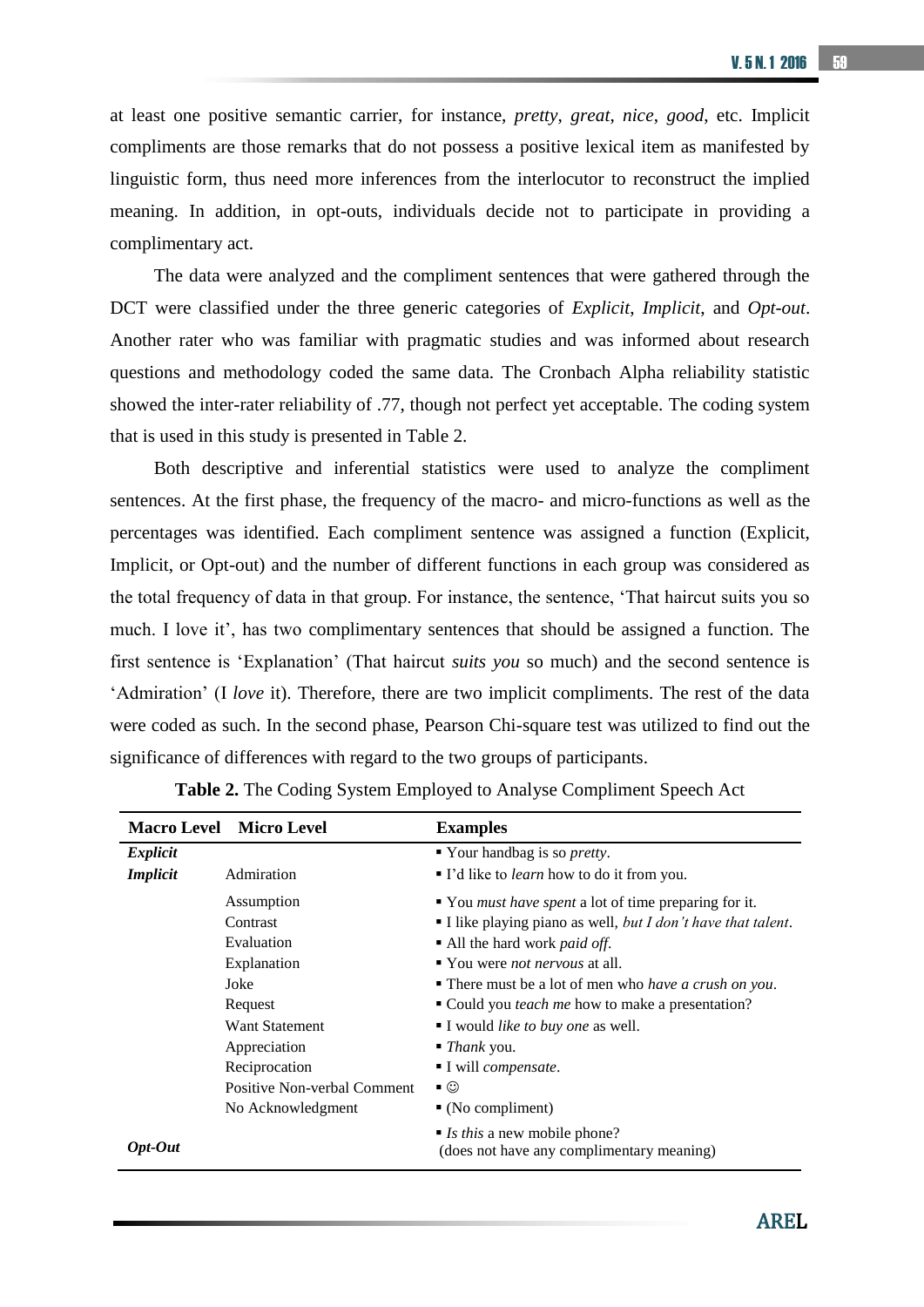## **4. Results and Discussion**

In this section, the data are analysed according to gender distribution, topics, and the common adjectives observed in compliment sentences. The frequency distribution of data as well as the percentages is provided. To find out significance of differences, Chi-square test is utilized wherever applicable.

#### *4.1. Compliment Functions Based on Gender*

The classification of compliment functions into three main generic categories (Explicit, Implicit, Opt-out) based on gender differences is provided in Table 3. Findings revealed that explicit function is the most common type of compliments by both Iranian learners and English speakers. The most frequent macro function among Iranian EFL learners is related to explicit compliments (f= 333). Iranian female EFL learners, however, provided more compliments than men with regard to total frequency (335 cases vs. 323 cases). Male EFL learners are inclined to use explicit compliments more frequently (53%) than female learners (49%). For female learners, the most common macro function is related to explicit compliments  $(f= 163)$  and the least used function is opt-out (f= 25) as was the case with male learners' use of opt-outs. The analysis of data by Chisquare showed that gender and macro functions are independent of each other among Iranian EFL learners' compliments ( $\chi^2$  = 3.256, sig. = .196, p<.05). Therefore, it can be interpreted that gender does not have an important role in the distribution of compliments among Iranian EFL learners. Gender has not been proved to be a source of pragmatic variation among Iranian male and female EFL learners.

|                        |                                    | <b>Observed Frequency</b> |          |                         |             |
|------------------------|------------------------------------|---------------------------|----------|-------------------------|-------------|
| <b>Macro Functions</b> | <b>Micro Functions</b>             | <b>EFL Learners</b>       |          | <b>English Speakers</b> |             |
|                        |                                    | <b>Female</b>             | Male     | <b>Female</b>           | <b>Male</b> |
|                        |                                    | 163                       | 170      | 142                     | 163         |
| Explicit               | Subtotal (%)                       | (49%)                     | (53%)    | (42%)                   | (51%)       |
| Implicit               | Admiration                         | 22                        | 20       | 56                      | 21          |
|                        | Assumption                         | 3                         | 8        | 5                       | 3           |
|                        | Contrast                           | 3                         | 5        | $\overline{4}$          | 4           |
|                        | Evaluation                         | 0                         | $\Omega$ | $\Omega$                | $\theta$    |
|                        | Explanation                        | 38                        | 29       | 24                      | 27          |
|                        | Joke                               | 7                         | 3        | 6                       | 4           |
|                        | Request                            | 3                         | 1        | $\mathbf{0}$            | 5           |
|                        | <b>Want Statement</b>              | 8                         | 5        | 7                       |             |
|                        | Appreciation                       | 34                        | 26       | 50                      | 40          |
|                        | Reciprocation                      | 6                         | 4        | 5                       | 5           |
|                        | <b>Positive Non-Verbal Comment</b> | $\overline{4}$            | 7        | 2                       |             |
|                        | No Acknowledgment                  | 19                        | 11       | 16                      | 13          |
|                        |                                    | 147                       | 139      | 175                     | 124         |
|                        | Subtotal $(\%)$                    | $(44\%)$                  | (43%)    | (52%)                   | (39%)       |
| $Opt-Out$              |                                    | 25                        | 14       | 21                      | 31          |
|                        | Subtotal $(\%)$                    | (7%)                      | (4%)     | (6%)                    | $(9\%)$     |
| <b>Total</b>           |                                    | 335                       | 323      | 338                     | 318         |

**Table 3.** Compliment Functions based on Gender Differences Observed between EFL learners and Native English Speakers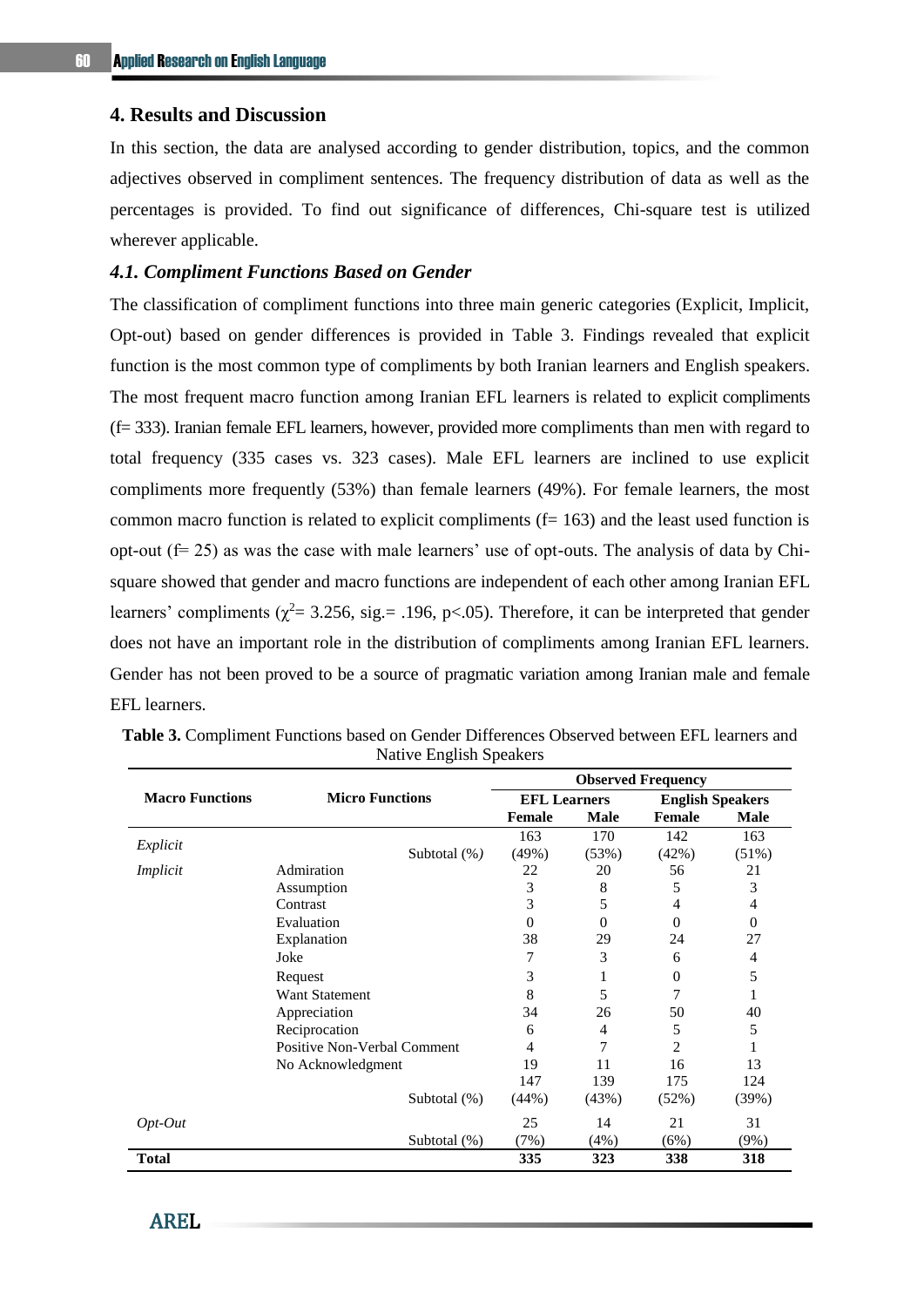Female learners provided more 'positive non-verbal comments' in their compliments than male learners. It was expected to observe the reverse trend since women were believed to have a more conservative role in the Iranian culture. Thus, the results of Holmes's (1988) study are reinforced regarding the fact that women have positive attitude to compliments. Iranian female learners also provided more opt-outs and fewer acknowledgements in giving compliments in comparison to Iranian male learners.

Like Iranian learners, the most frequent compliment function produced by native English speakers is related to explicit category. English speaking men used explicit compliments (51%) more than female English speakers (42%). Although explicit compliments were dominantly used by male English speakers (51%), female English speakers used implicit compliments more commonly (52%).

The results of Chi-square ( $\chi$ 2= 11.469, sig. = .003, p < .05) revealed that gender has a significant effect on the differences observed in macro functions among native English speakers' compliments. Gender has a significant role in the distribution of compliments among English speakers. Therefore, the second hypothesis of this study is rejected. There is a significant difference between compliment functions produced by male and female native English speakers.

To answer the first question of this study, as summarized in Table 3 and Figure 1, the dominant macro function for both Iranian EFL learners and native English speakers is explicit compliments, except for female native speakers. That is to say, just female native speakers were more inclined to use compliments implicitly but other groups employed an explicit strategy dominantly. Overall, female native English speakers also uttered more compliments than other participants  $(f= 338)$ . In this case, the results are in line with the argument put forward by Wolfson (1984) and Holmes (1988). They proposed that English speaking women give and receive the compliments more than men. Moreover, Holmes mentioned that "women use compliments to each other significantly more often than they do to men or men do to each other" (p. 462).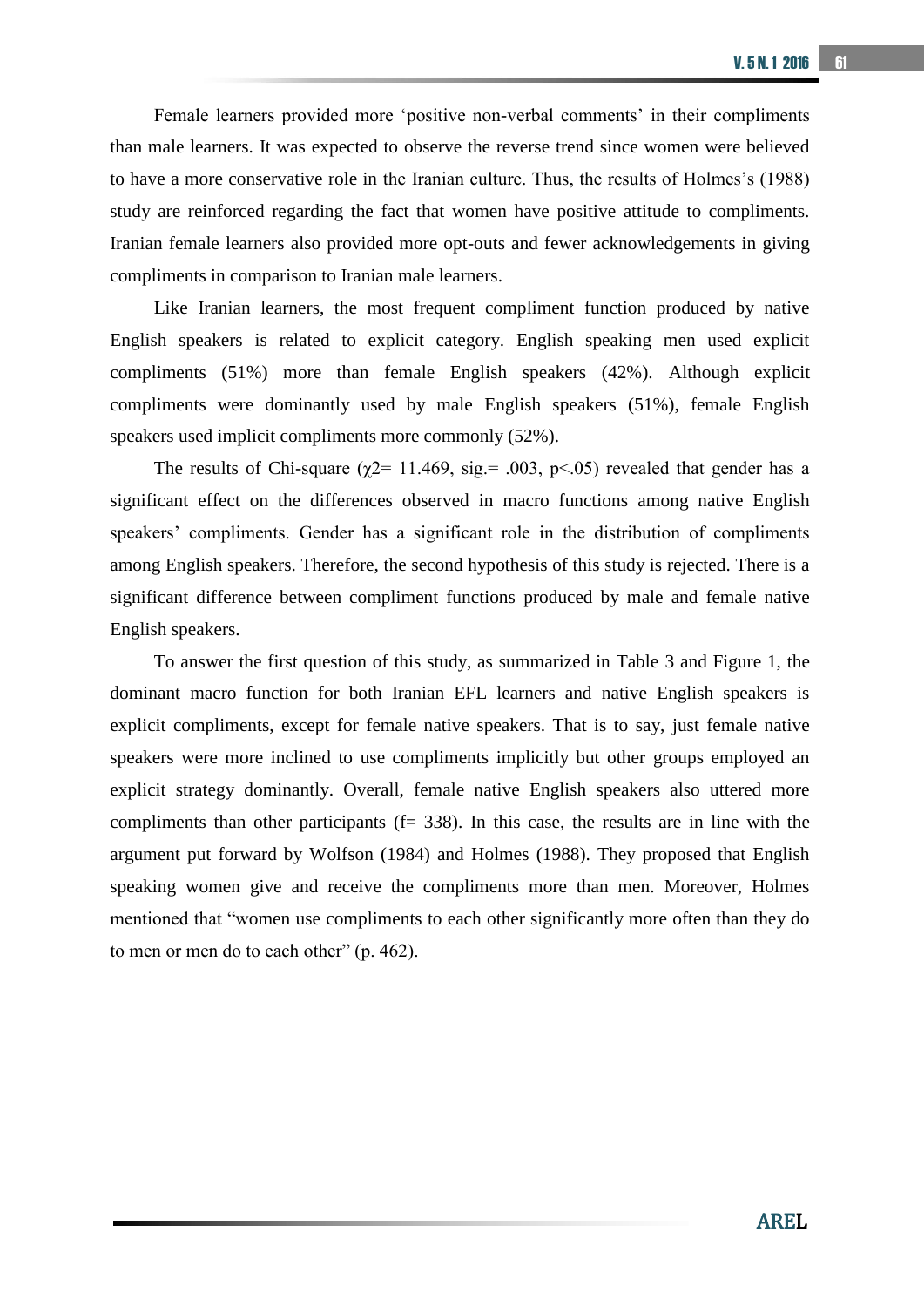



To find out the significant of differences between Iranian EFL learners and English native speakers with regard to functions and origin (being an Iranian EFL learner or an English speaker), the Chi-square test revealed a value of .185 which is non-significant ( $\chi^2$ = 3.372, *p*<.05). Therefore, being Iranian or English (in the case of our data), does not have a pivotal role in the variances observed between these two groups with regard to compliment functions. In other words, both groups had similar viewpoints about using different functions while complimenting.

In providing compliments, both native speakers and Iranian EFL learners provided some comments which described their cultural norms and values and the way these conventions would affect the complimenting patterns. In one situation, for instance, a participant from New Zealand mentioned the following comment to compliment a driver for his skillful driving:

(1) I would not compliment. I can't really answer this one because I feel a cultural obstruction with mention such things to servicemen. I'm not too sure why.

An Iranian female learner provided the following comment for complimenting a taxi driver:

(2) I would give no compliment. I don't want to start a conversation with a taxi driver, especially admiration. I had bad experiences.

In complimenting a fellow in the bus, another Iranian female learner mentioned: (3) No answer. I think there is no need to admire a person that I don't know.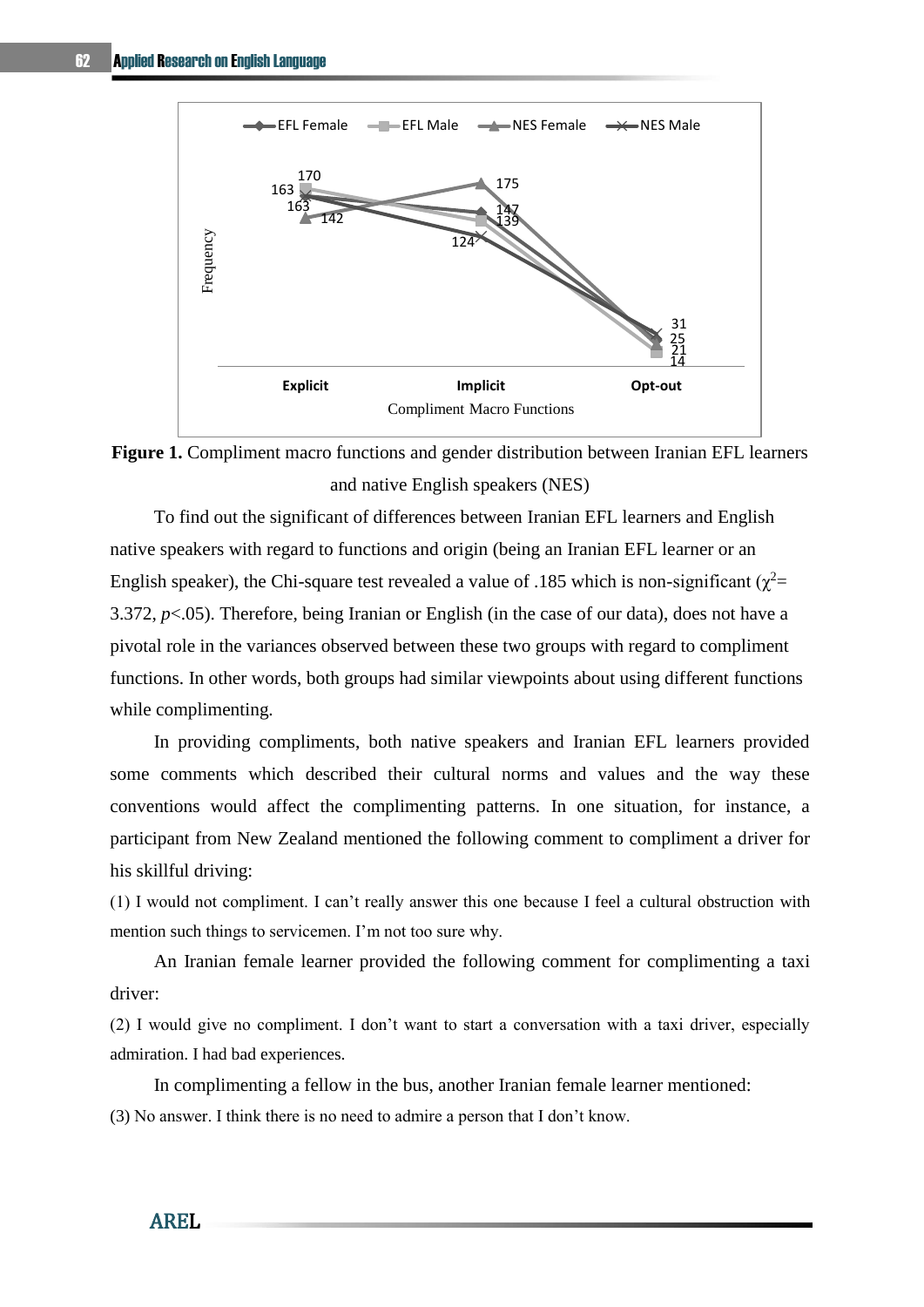In Iranian culture, women would rarely compliment a stranger because of cultural stereotypes; it may be regarded as 'inappropriate desires' in some circumstances. Thus, many women avoid sharing a compliment with a stranger (a taxi driver can be a stranger). Eight out of 15 cases in which Iranian female learners avoided to provide a compliment, were related to complimenting a taxi driver.

#### *4.2. Compliment Functions Based on Topic*

Compliment functions have been analysed with regard to the four main topics of compliments (Appearance, Possession, Performance/Skill, Personality). Table 4 shows the distribution of functions based on topics performed by Iranian EFL learners.

As shown in Table 4, Iranian EFL learners favored explicit compliments for every topic except for personality in which the implicit compliments (64%) overweigh other functions. Compliments about appearance (66%) appeared most frequently among Iranian EFL learners. Table 4 represents the distribution of compliments based on topics provided by native English speakers.

| <b>Macro</b>     | <b>Micro Functions Topics</b>  | <b>Observed Frequency</b> |                   |                          |                    |  |  |
|------------------|--------------------------------|---------------------------|-------------------|--------------------------|--------------------|--|--|
| <b>Functions</b> |                                | Appearance                | <b>Possession</b> | <b>Performance/Skill</b> | <b>Personality</b> |  |  |
| Explicit         | Subtotal $(\% )$               | 110<br>(66%)              | 90<br>(51%)       | 76<br>$(50\%)$           | 57<br>(34%)        |  |  |
| <b>Implicit</b>  | Admiration                     | 3                         | 9                 |                          | 23                 |  |  |
|                  | Assumption                     | $\Omega$                  | 2                 | 5                        | 4                  |  |  |
|                  | Contrast                       | 0                         | $\mathbf{0}$      | 8                        | 0                  |  |  |
|                  | Evaluation                     | 0                         | 0                 | 0                        | $\Omega$           |  |  |
|                  | Explanation                    | 33                        | 18                | 10                       | 6                  |  |  |
|                  | Joke                           | 10                        | 17                |                          | 2                  |  |  |
|                  | Request                        | $\mathbf{0}$              |                   |                          | 2                  |  |  |
|                  | Want Statement                 | 2                         | 5                 | 6                        | $\Omega$           |  |  |
|                  | Appreciation                   | $\theta$                  | 3                 | 14                       | 43                 |  |  |
|                  | Reciprocation                  | 0                         | 0                 | 0                        | 10                 |  |  |
|                  | Positive Non-Verbal<br>Comment | 3                         | 4                 | 2                        | 2                  |  |  |
|                  | No Acknowledgment              | $\Omega$<br>51            | 2<br>61           | 15<br>69                 | 13<br>105          |  |  |
|                  | Subtotal $(\% )$               | (31%)                     | (35%)             | (45%)                    | (64%)              |  |  |
| Opt-Out          |                                | 5                         | 24                | 7                        | 3                  |  |  |
|                  | Subtotal $(\% )$               | (3%)                      | (14%)             | (5%)                     | (2%)               |  |  |
|                  | <b>Total</b>                   | 166                       | 175               | 152                      | 165                |  |  |

**Table 4.** Iranian EFL Learners' Compliments Distribution based on Various Topics

As related to native English speakers, the same pattern was observed as Iranian EFL learners though with different frequencies. According to Table 4, for compliments on appearance, possession, and performance, the most used function is explicit. However, for personality, it was implicit function (75%) which was used most frequently by native English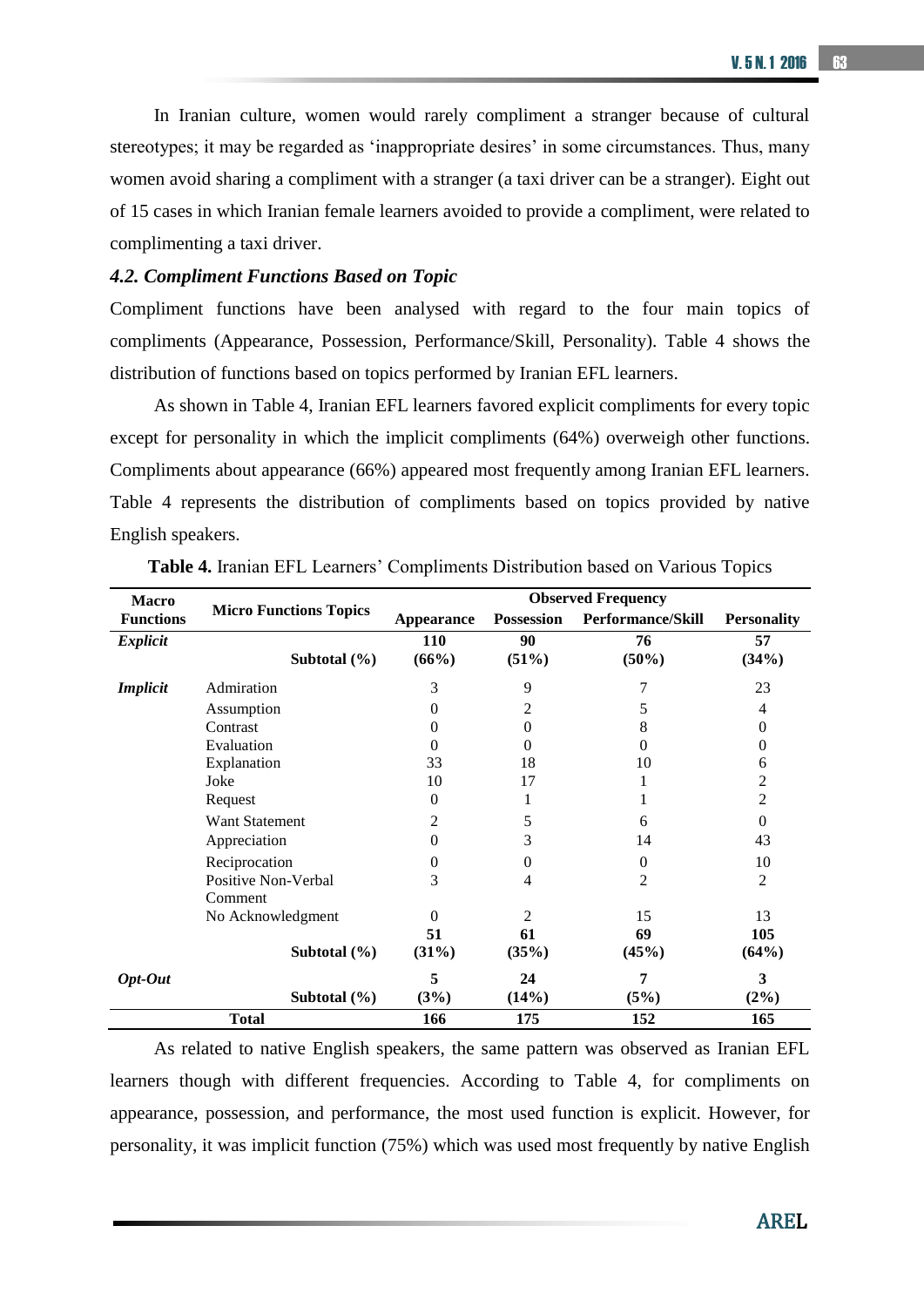speakers. For possession and personality, participants provided more compliments than other topics  $(f= 172)$ .

To answer the second question of this study, for appearance, both Iranian EFL learners and native English speakers provided explicit compliments more than other functions (although Iranian EFL learners' compliments outweigh English speakers ones). For possession, native English speakers used more explicit compliments than Iranian EFL learners. Regarding performance, Iranian learners produced more explicit compliments than native English speakers. Finally, for personality, explicit function was the most dominant type of compliment. Iranian learners produced more explicit compliment than English speakers. Figure 2 shows the differences between compliment functions produced by native English speakers and Iranian EFL learners with regard to topics.

| <b>Macro</b>     | <b>Micro Functions</b> | <b>Observed Frequency</b> |                   |                              |                      |  |
|------------------|------------------------|---------------------------|-------------------|------------------------------|----------------------|--|
| <b>Functions</b> | <b>Topics</b>          | <b>Appearance</b>         | <b>Possession</b> | Performance/<br><b>Skill</b> | <b>Personality</b>   |  |
| Explicit         |                        | 82                        | 97                | 84                           | 42                   |  |
|                  | Subtotal $(\% )$       | (49%)                     | (57%)             | (58%)                        | (24%)                |  |
| <b>Implicit</b>  | Admiration             | 43                        | 21                |                              | 6                    |  |
|                  | Assumption             | $\theta$                  | $\theta$          | 2                            | 6                    |  |
|                  | Contrast               | 0                         |                   | 6                            | T                    |  |
|                  | Evaluation             | 0                         | $\Omega$          | $\Omega$                     | 0                    |  |
|                  | Explanation            | 26                        | 13                | 5                            | 7                    |  |
|                  | Joke                   | 1                         | 3                 | 5                            |                      |  |
|                  | Request                | 0                         |                   | 2                            | 2                    |  |
|                  | <b>Want Statement</b>  | 0                         | 4                 | $\overline{4}$               | $\Omega$             |  |
|                  | Appreciation           | $^{(1)}$                  | 0                 | 13                           | 77                   |  |
|                  | Reciprocation          | 0                         | 0                 | $\Omega$                     | 10                   |  |
|                  | Positive Non-Verbal    | $\Omega$                  | 0                 |                              | $\overline{2}$       |  |
|                  | No Acknowledgment      | 0                         | 2                 | 11                           | 16                   |  |
|                  | Subtotal $(\% )$       | 70<br>(42%)               | 45<br>(26%)       | 38<br>(4%)                   | 128<br>(75%)         |  |
| Opt-Out          | Subtotal $(\% )$       | 14<br>(9%)                | 30<br>(17%)       | 6<br>(4%)                    | $\mathbf{2}$<br>(1%) |  |
|                  | <b>Total</b>           | 166                       | 172               | 146                          | 172                  |  |

**Table 5.** Native English Speakers' Compliments Distribution based on Various Topics

As manifested by Figure 2, direct compliments such as the following were observed more frequently in situations related to appearance:

4 (a) You look great.

(b) You look nice today.

Likewise, for possession, Iranian EFL learners and native English speakers used mostly explicit compliments but the latter group showed a higher tendency to use explicit compliments. Compliments such as the following are among the most common ones: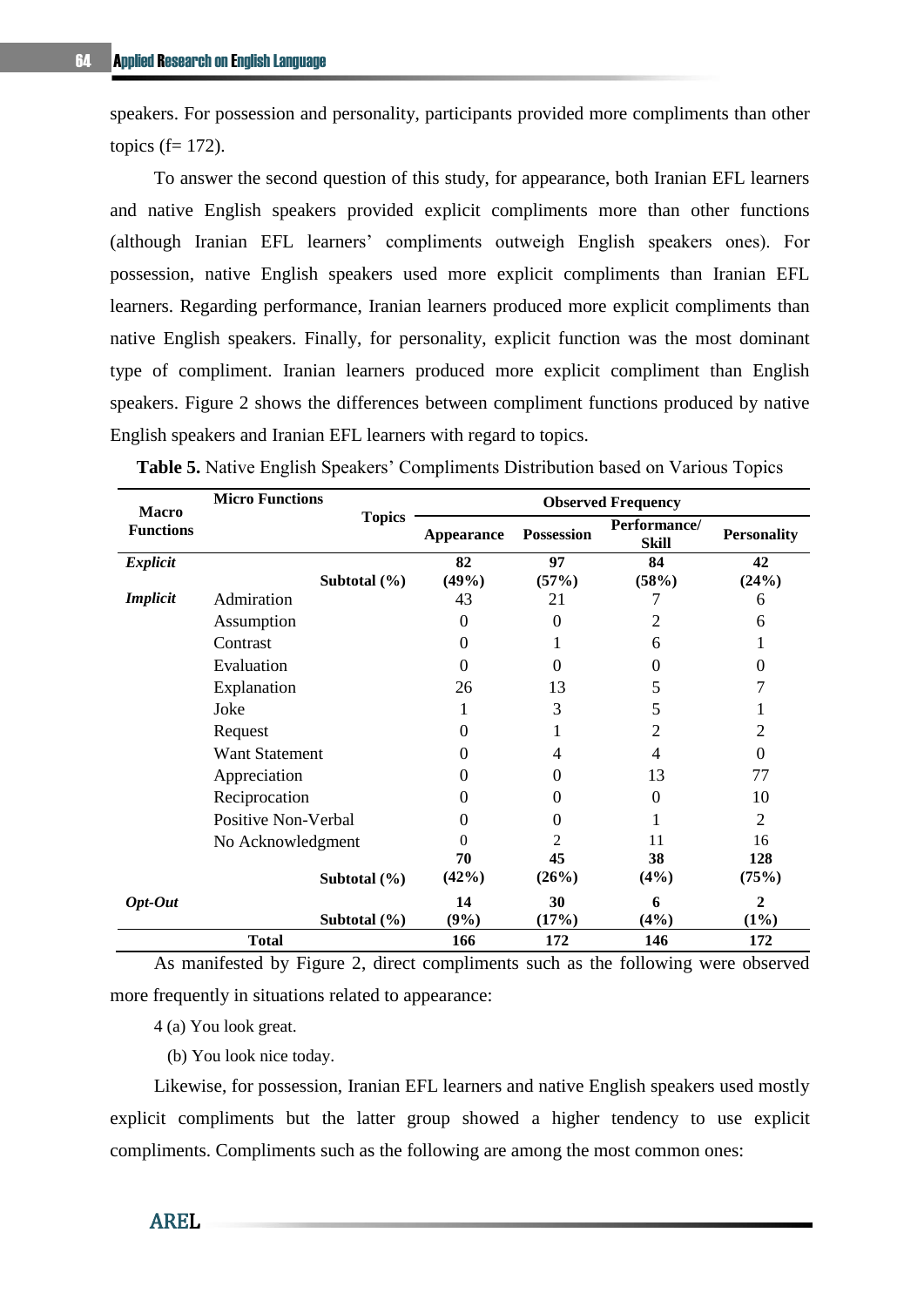5 (a) What a nice phone you have got.

(b) That's an awesome jacket.

For performance, most of the English speakers and Iranian EFL learners also provide explicit compliments but for the former group the observed frequency was higher. In this situation, the following compliments are observed as the stereotype:

6 (a) You have got a pretty handwriting.

(b) You are really good driver.

For personality, however, both native English speakers and Iranian EFL learners provided the most compliments implicitly although native speakers used more implicit compliments such as the following:

7 (a) Thanks for your help (Admiration).

(b) If you have a gust, let me know to help you (Reciprocation).

(c) It's crazy that we can get on so well after only just meeting (Explanation).

(d) Wanna grab dinner on me (Joke).

Opt-out compliments, in which there is no complimentary force, were mostly observed in scenarios about possession. In this situation, Iranian EFL learners used opt-outs in 24 cases while native English speakers employed this macro function in 30 cases. Therefore, it is rare that one could see compliments such as the following among Iranian EFL learners or native speakers' compliments:

8 (a) Is it a new brand?

(b) How did you end up being able to write like that?

(c) New style!



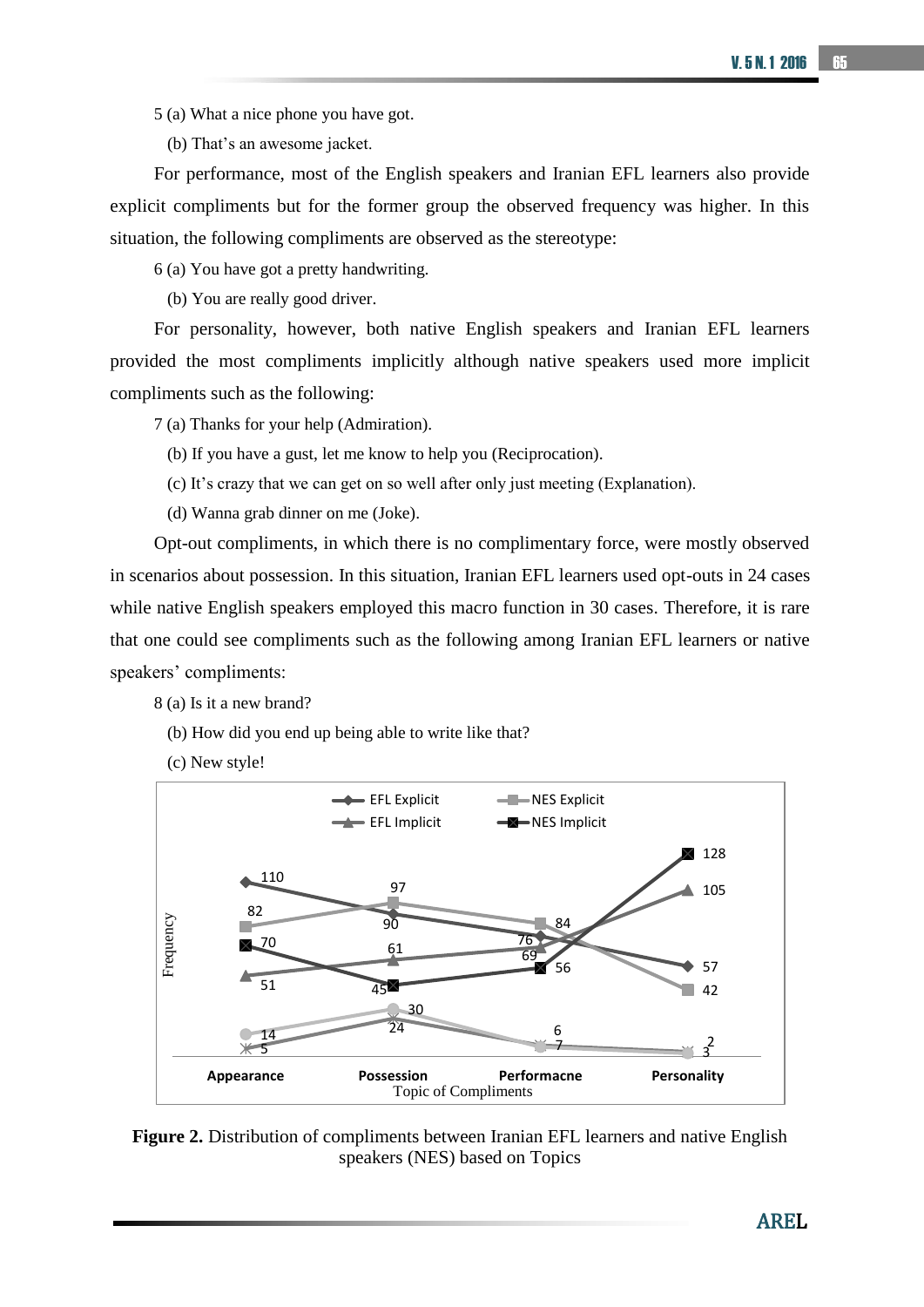## *4.3. Common Adjectives in Compliments*

Compliment sentences were also investigated to find out the common positive adjectives. The type of adjectives and the frequency of each were analyzed. In Table 6, the adjectives are categorized according to gender of the participants. The superscript figures manifest the sequence of the most three frequent adjectives. It should be mentioned that the number of positive adjectives used in the corpus was virtually unlimited but Table 6 shows the most common ones observed in the data. Other adjectives such as sweet, elegant, graceful, fresh, interesting, chic, cute, modern, trendy, fantabulous, skilled, dexterous, smashing, approachable, fabulous, attractive, wondrous, easy-going, social, super, expert, smooth, clear, talented, splendid, pleasing, girly, magnificent, generous, fine, dandy, radiant, and helpful were used only once or twice and were not included in the table.

To address the third question of this study, for Iranian EFL learners, the most common adjective which was observed in females' compliments was *nice* (f= 38). Likewise, for male learners, *nice* was the most observed adjective (f= 41). English speakers manifested the same pattern too. For both male and female native English speakers, *nice* was the adjective with the most observed frequency.

According to Table 6, Iranian EFL learners employ more varied positive adjectives in their compliments than native speakers. This knowledge is useful to recognize how compliments in English speaking countries are regarded as formulaic. Most English speakers used a common set of adjectives in their compliments and *nice*, *good*, *great*, and *cool*, among others, are mostly observed in their compliments. Iranian EFL learners, however, used *nice*, *good*, *great*, *beautiful*, and *kind* more than other adjectives.

With respect to positive adjectives, Figure 3 demonstrates that *nice* is the most used adjective to show the positive semantic load. The results endorse Wolfson (1984) who mentioned that *nice* is the most commonly used adjective in American English (23 per cent).

Regarding the most five common adjectives, as shown in Figure 3, among Iranian EFL learners and native English speakers, *nice* was used with the most observed frequency. Iranian EFL learners used *beautiful* with a frequency of 53 but native speakers used *good* in their compliments in 34 cases. *Great* is ranked the third in both groups of participants. Iranian EFL learners used *good* with a frequency of 27 and native speakers used *cool* with a frequency of 30. Finally, the least observed adjective among Iranian EFL learners was *cool* while native English speakers used *beautiful* in their compliments in 12 cases.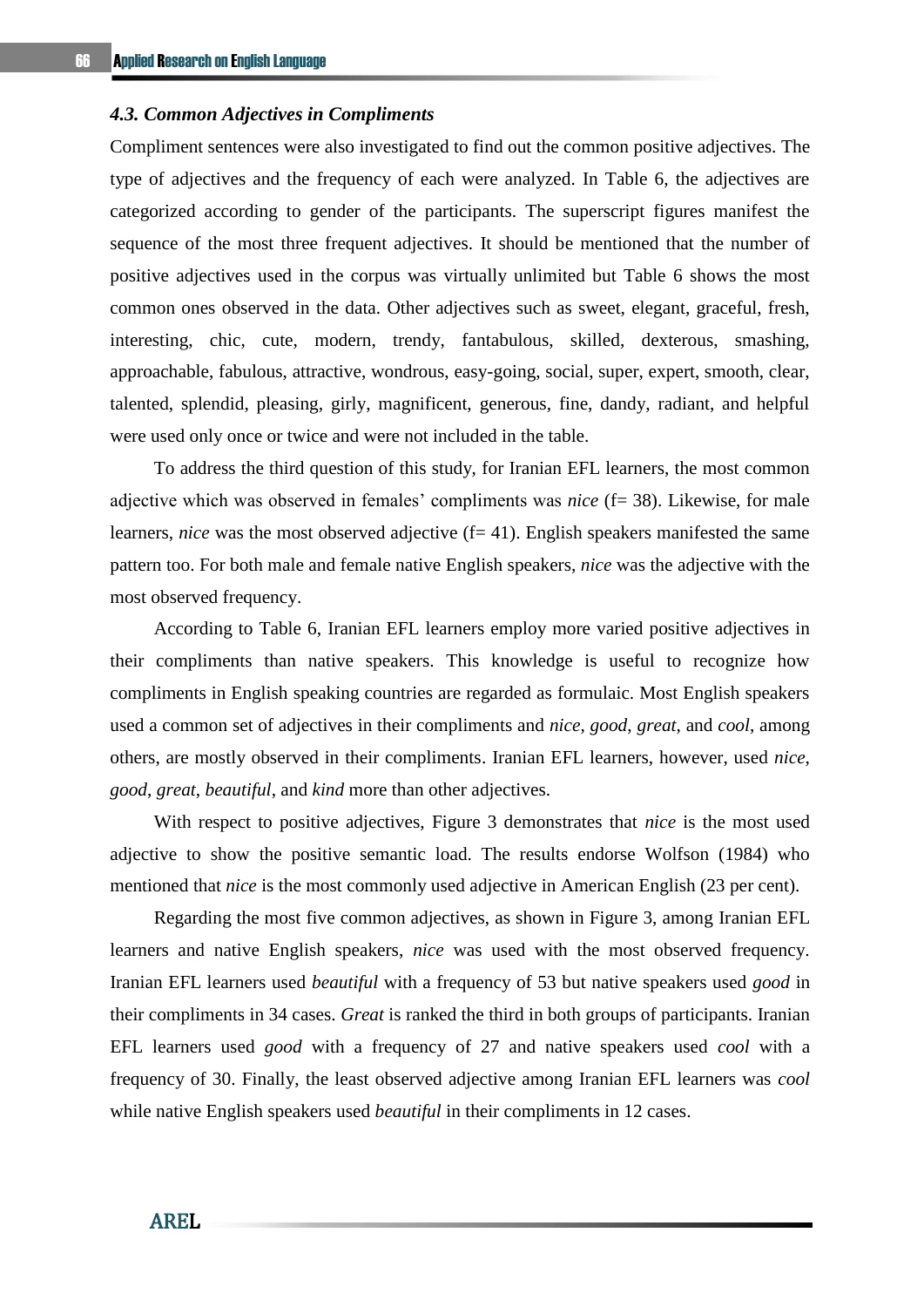|                       | <b>Iranian EFL Learners</b> |                  | <b>Native English Speakers</b> |                  |  |
|-----------------------|-----------------------------|------------------|--------------------------------|------------------|--|
| <b>Adjective Type</b> | <b>Female</b>               | <b>Male</b>      | Female                         | <b>Male</b>      |  |
| Nice                  | $38^{1}$                    | 41 <sup>1</sup>  | 50 <sup>1</sup>                | 59 <sup>1</sup>  |  |
| Good                  | 16                          | 11               | 18 <sup>3</sup>                | 16 <sup>2</sup>  |  |
| Pretty                | $\mathbf{1}$                | 6                | 6                              | $\boldsymbol{0}$ |  |
| Great                 | $20^{3}$                    | $22^{2}$         | 21 <sup>2</sup>                | 10               |  |
| Beautiful             | $37^{2}$                    | $16^{3}$         | $\boldsymbol{7}$               | 5                |  |
| Awesome               | $\boldsymbol{0}$            | $\mathbf{1}$     | $\overline{2}$                 | $\overline{4}$   |  |
| Lovely                | 5                           | 3                | 6                              | $\mathfrak{Z}$   |  |
| Gorgeous              | $\overline{c}$              | 5                | $\mathbf{1}$                   | 3                |  |
| Handsome              | 3                           | $\overline{2}$   | $\mathbf{0}$                   | $\boldsymbol{0}$ |  |
| Fantastic             | 5                           | $\overline{2}$   | 1                              | 1                |  |
| Amazing               | 3                           | 1                | $\mathbf{1}$                   | $\mathbf{1}$     |  |
| Perfect               | 5                           | $\overline{2}$   | $\boldsymbol{0}$               | $\boldsymbol{0}$ |  |
| Cool                  | 3                           | $\overline{4}$   | 16                             | $14^{3}$         |  |
| Neat                  | 1                           | $\boldsymbol{0}$ | $\,8\,$                        | $\overline{4}$   |  |
| Smart                 | 3                           | 1                | $\mathbf{1}$                   | $\overline{2}$   |  |
| Kind                  | 10                          | 9                | $\overline{0}$                 | $\overline{2}$   |  |
| Friendly              | $\overline{4}$              | $\overline{2}$   | $\overline{2}$                 | $\mathbf{1}$     |  |
| Sociable              | 1                           | $\overline{4}$   | $\boldsymbol{0}$               | $\overline{0}$   |  |
| Understanding         | 1                           | $\overline{2}$   | $\overline{4}$                 | $\boldsymbol{0}$ |  |
| Fashionable           | 3                           | 3                | $\boldsymbol{0}$               | $\boldsymbol{0}$ |  |
| Skillful              | 4                           | $\overline{4}$   | $\mathbf{0}$                   | $\mathbf{1}$     |  |
| Stylish               | $\overline{c}$              | $\overline{2}$   | $\mathbf{0}$                   | $\mathbf{1}$     |  |
| Excellent             | 1                           | $\boldsymbol{0}$ | 1                              | $\overline{2}$   |  |
| Impressive            | $\boldsymbol{0}$            | 1                | $\boldsymbol{0}$               | 3                |  |
| Sweet                 | $\mathbf{0}$                | $\boldsymbol{0}$ | $\mathbf{0}$                   | 5                |  |
| Wonderful             | $\overline{2}$              | $\overline{2}$   | $\overline{4}$                 | $\boldsymbol{0}$ |  |
| Trendy                | $\mathbf{1}$                | 1                | 1                              | 1                |  |
| Cute                  | $\mathbf{1}$                | $\overline{2}$   | $\boldsymbol{0}$               | $\mathbf{1}$     |  |
| <b>Total</b>          | 172                         | 149              | 150                            | 139              |  |

**Table 6.** Frequency of Common Adjectives Observed between Iranian EFL Learners and Native English Speakers' compliments

In current study, *great* outweighed other common adjectives after *nice*. However, in Wolfson's (1984) study, *good* was used more often after *nice* (20 per cent). The sequence of common five adjectives according to frequency as revealed by Wolfson is *nice*, *good*, *beautiful*, *pretty*, and *great*. However, the results of this study revealed that participants used *cool* in their sentences very often which was not included in the list of common adjectives proposed by Wolfson. *Pretty* was observed rarely in the adjectives of current study and it was not used commonly by Iranian learners or native speakers. *Cool*, however, was largely utilized by English speakers rather than Iranian EFL learners. In addition, *cool* was observed mostly in compliments about possession.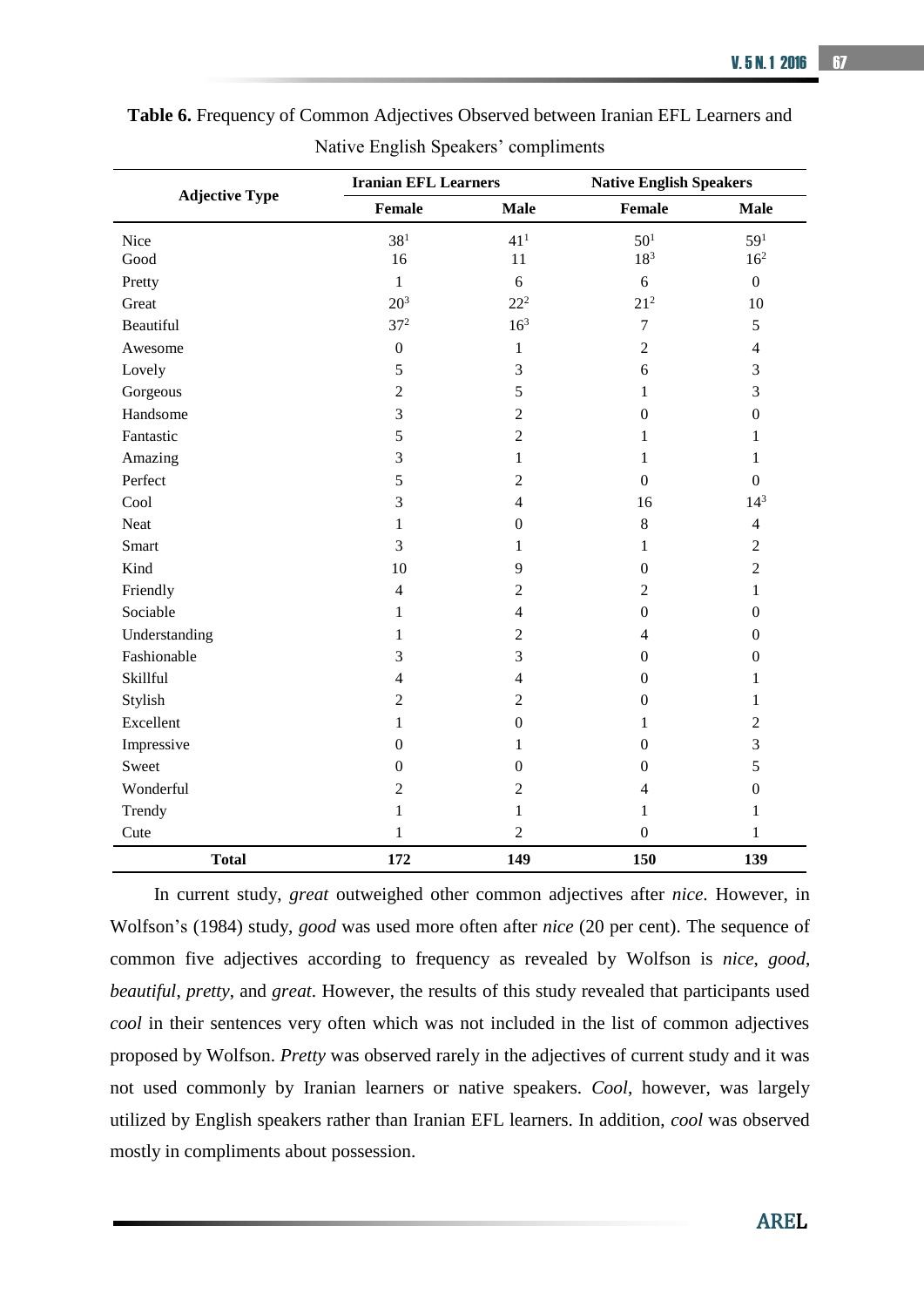

**Figure 3.** Total frequency of the five most common adjectives observed between Iranian EFL learners and native English speakers' compliments

Despite the availability of a wide range of vocabulary to show positive evaluation, in majority of the compliments used in this study, a restricted set of adjectives and other semantic formulas was used. Regularity was observed only in some of the adjectives and verbs. Therefore, *adjectival compliments* such as the following were observed numerously in the data:

9 (a) That's a nice gadget you have got.

(b) You look beautiful today.

Although many of the compliments in this study were of adjectival type, some of the compliments were comprised of a *verb* to manifest the positive semantic load. This type of compliments was rare with comparison to adjectival type. The most common verbs used in the compliments were *like* and *love*:

10 (a) I like your outfit.

(b) I love what you're wearing today.

*Adverbs*, likewise, were applied to manifest the positive semantic load in compliment sentences. For instance, *well* was observed sporadically in the compliments:

11 (a) Wow! You drive really well!

(b) You are a well-educated man.

*Intensifiers* are semantic elements which are used typically in compliments. The most common intensifiers are, *inter alia*, 'really', 'very', 'such', and 'so':

12 (a) You are so sympathetic.

(b) I really like your new hair-cut.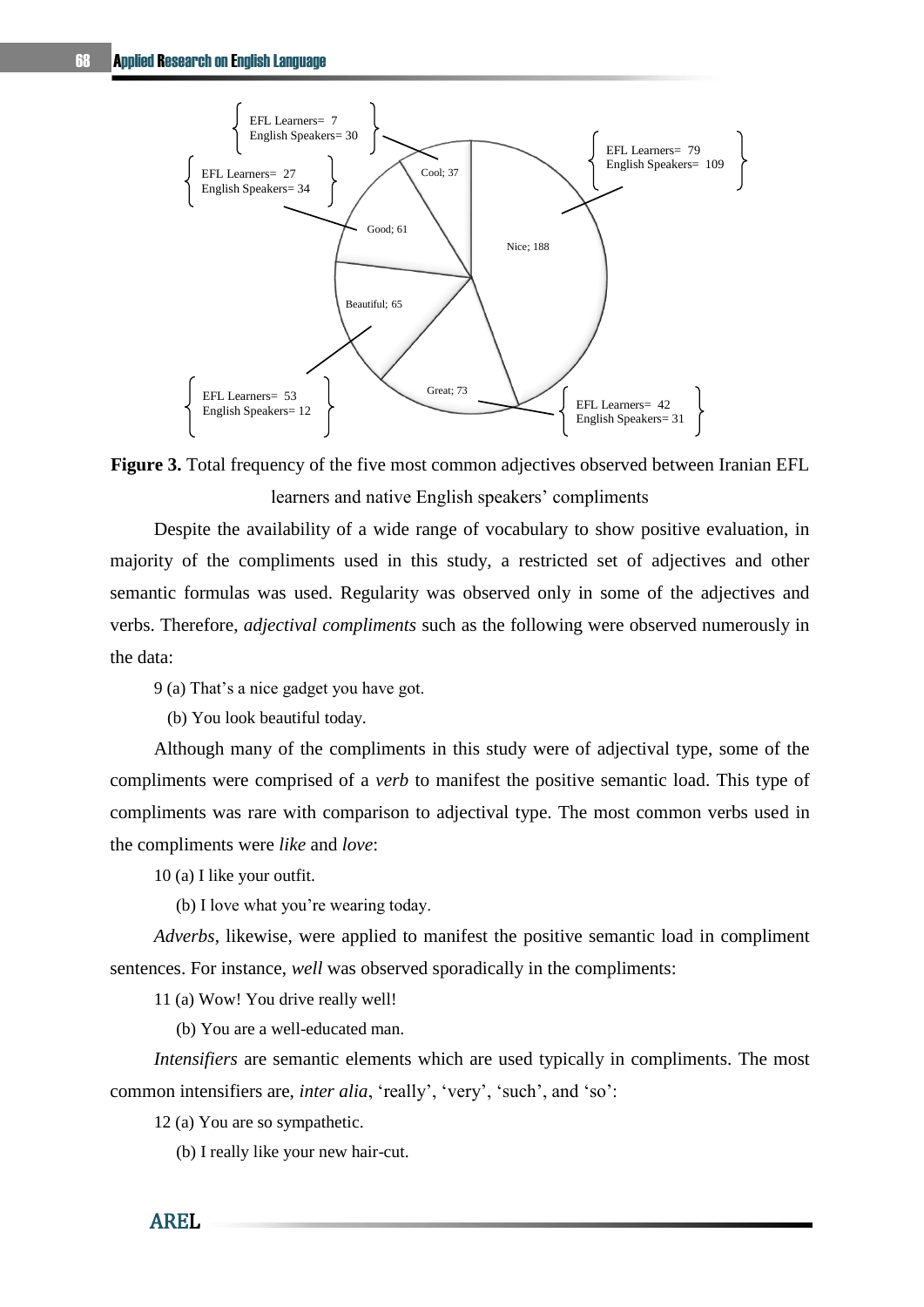Finally, *deictic expressions* are another common feature of compliment sentences. In effect, 'demonstratives' and 'second person pronouns' are among the most observed deixis in this study:

13 (a) This new hairstyle looks so good on you.

(b) That is some nice handwriting you have there.

The above analysis showed how Iranian EFL learners and native English speakers produced compliments with regard to positive adjectives. Gender differences were also investigated and the Chi-square test showed that gender has a significant role in the native English compliments but not among Iranian EFL learners. Moreover, there is a significant difference between Iranian EFL learners and native English speakers in producing compliments with regard to gender. Origin, being an Iranian or an English speaker, also plays an important role in the distribution of compliment utterances. Compliment functions, however, do not have a significant effect on the compliment variation.

## **5. Conclusion**

The result of this study demonstrated that there was no significant difference between the way Iranian EFL learners and native English speakers produced compliments with regard to functions. In other words, there were more similarities rather than differences between these two groups of participants as was observed in complimenting functions. It was revealed that both male participants in the two groups complimented explicitly. Iranian female learners were also more inclined to compliment directly but female native speakers used compliments more implicitly. Generally speaking, Iranian EFL learners provided more explicit compliments ( $f = 333$ ) than native speakers ( $f = 305$ ). Native speakers were more inclined to use compliments implicitly  $(f= 299)$  than Iranian EFL learners  $(f= 286)$ . The results endorse Brown and Levinson's (1987, p. 248) argument that "indirect speech acts are highly conventionalized in English means that in most circumstances using an indirect speech act implicates that S is trying to respect H's negative face." Iranian EFL learners used less optouts than native English speakers. One justification for the dominance of explicit compliments among Iranian EFL learners with comparison to native speakers is that Persian culture highly respects the 'positive face' of people (positive face is the desire to be appreciated and liked). Any attempt is made by Iranian EFL learners to show that the compliment is understood and welcomed perfectly to avoid *positive impoliteness* (Culpeper, 1996), as positive impoliteness would breach the roles of an individual's positive face. One way to ensure the recognition of individuals' positive face, as is the case with giving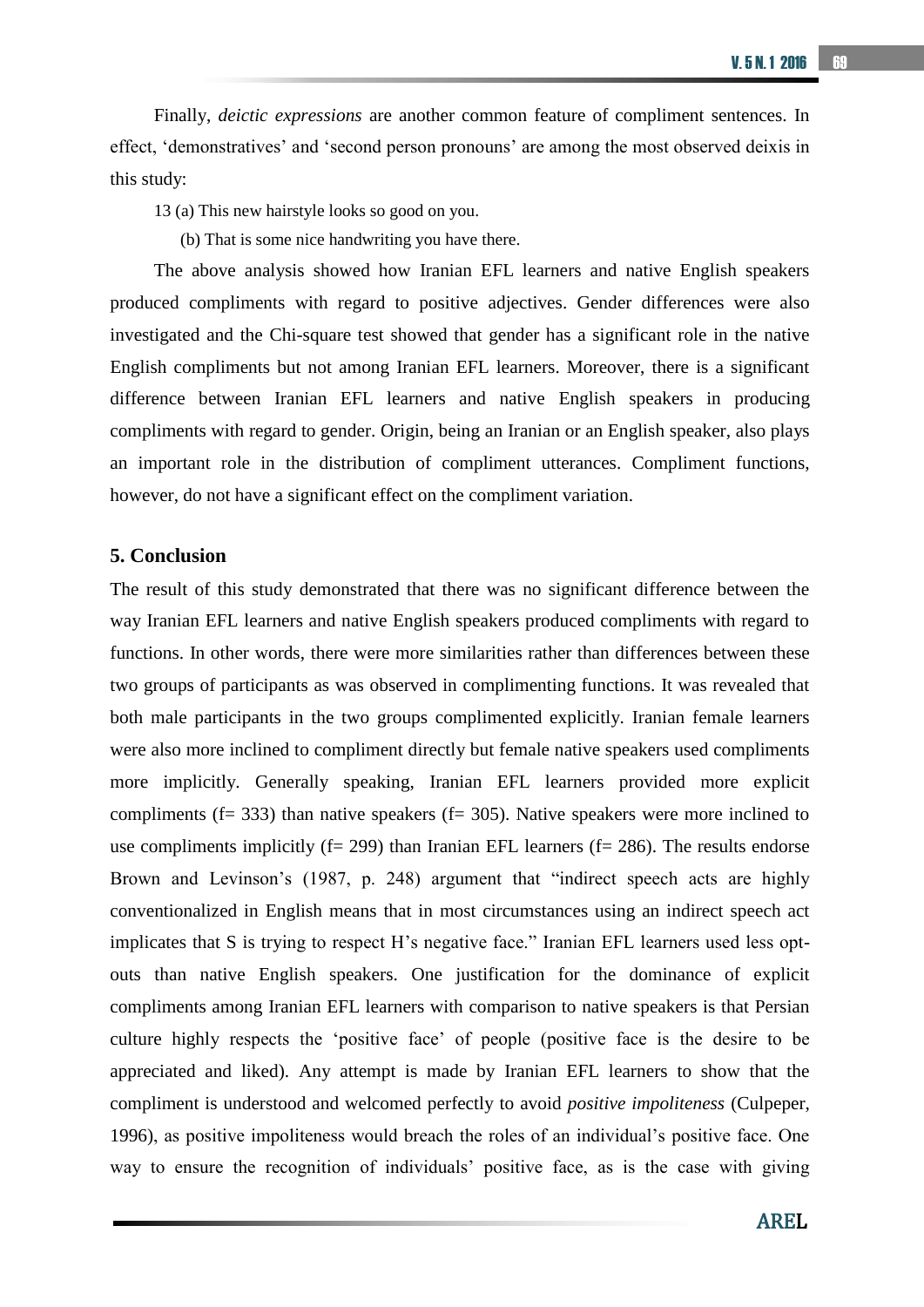compliments, is to resort to direct and unambiguous compliments. Similar findings are provided by Behnam and Amizadeh (2011). They proposed that compliments are made and responded to more often in Persian than in English. They further assigned this pervasive use of compliments to the role of *taarof* in Persian culture.

Regarding topics of compliments, a similar pattern was observed between native speakers and Iranian learners. Both of the groups, performed explicitly in all of the topics except personality. Iranian EFL learners and native speakers used implicit compliments in topics related to personality. Moreover, as related to adjectives, although both groups used a variety of adjectives, *nice* was observed with the highest frequency in participants' compliments. As a difference, Iranian learners used *beautiful* and *great* as the second and third most frequent adjective respectively but for English speakers, *good* and *great* were the second and the third adjective with the most observed frequency in compliment sentences (refer to Figure 3). For native speakers, the results are consistent with Wolfson and Manes (1980) which suggested that *good*, *nice*, and *great* are most frequently used in American compliments.

Therefore, to clarify the general question of the study, results suggested that the 'approximative system' of advanced Iranian EFL learners is more inclined towards the L2 norms rather than being interfered by first language structure. One possibility may be the influence of media on learners. Thus, it may be possible that Iranian learners have picked up target language norms (in this case English) and integrated them to their sentences.

This paper suggests that advanced Iranian EFL learners, rather than generating creative appraisals, resort to a set of precoded formulas to provide compliments. Findings reject Wolfson (1981) argument that Iranian speakers would include ritualized expressions and proverbs in their compliments. Wolfson's findings may hold true for native Persian speakers but for the Iranian EFL learners it did not turn up to be true. In other words, Iranian EFL learners are influenced by the appropriateness phenomenon. They try to include themselves in the inner circle of native English speakers by adhering to the pragmatic norms of the target language. One way to reach this goal is to provide formulaic expressions in different situations. The results of this study also reinforce Knapp et al. (1984) ideas that about 89 percent of American English compliments are direct (or explicit). Briefly, complimenting in Iranian EFL learners' discourse is influenced by two factors: (a) to maintain a positive face and (b) to respect a culturally valued norm of being polite. Complimenting in native English speakers is not affected by emotion; the following comments, which are provided by some native speakers, endorse this argument: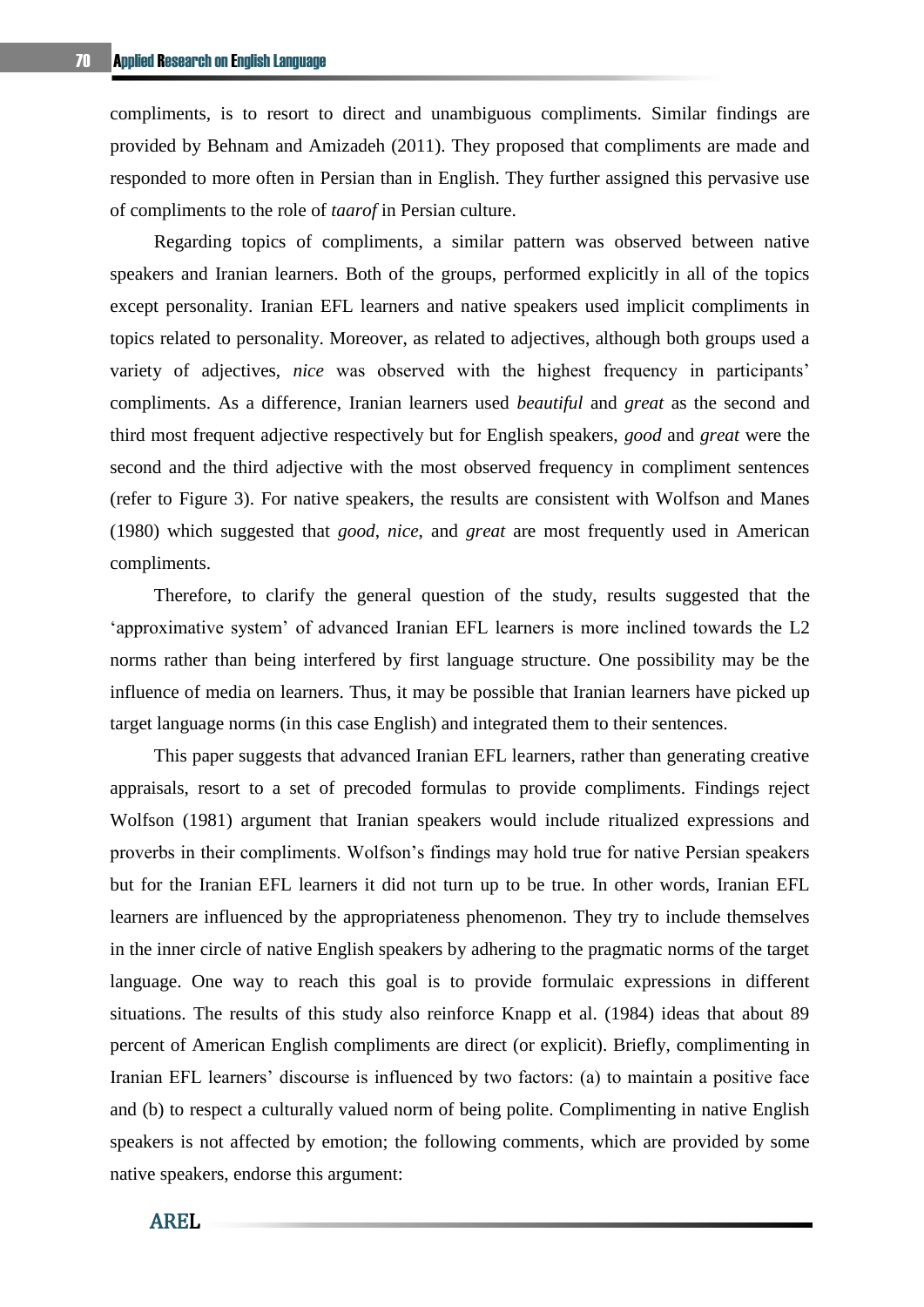- 14 (a) I know that from a perspective of stereotypes, in general, people from the UK are 'less friendly' to strangers, despite being a more collective society than the USA (Male from the United Kingdom).
	- (b) We don't tend to say things like 'you were so kind and sympathetic'. Not sure why. I guess many Americans don't say 'emotional' things like that to most people. We might say 'That was so nice of you' (Female from the United States).
	- (c) I can say with confidence, my circle of friends in New Zealand use compliments sparingly among one another. With the males around me - I suppose similar things are true across other cultures - they show compliments, less with words, than with gestures of brotherhood (Male from New Zealand).

In this study, an attempt was made to include every possible detail that was related to compliment speech act. It is important to say, however, that the participants of this study (regarding Iranian EFL learners) were university students. The ordinary people may have different complimenting patterns. Thus, care must be taken to generalize the findings to overall population of Iran.

There are some areas of compliment speech at which have not been covered in this study and can be regarded as the possible limitations. Compliment response patterns of Iranian EFL learners and native English speakers have not been analysed in this study and it would be a good idea should to investigate whether there is any particular pattern observed in their responses. Moreover, distance and social status were excluded from this study. Likewise, use of other data collection methods rather than a DCT, would provide important results regarding the nature of compliments. Therefore, more studies should be done to fill the possible gaps and limitations that still exist in the vast literature of compliment speech act.

The implications of the study are related to four areas. Firstly, researchers can benefit from the results presented in this article to compare and contrast compliment speech acts in other cultures to find out whether there is a universal pattern applicable to all cultures and languages. The second implication is related to material developers. It is possible to prepare educational materials to improve learners' pragmatic competence. Studies like this can provide authentic materials regarding the proper use of sentences in context. Teachers can also benefit from the results of this study. Teachers relying on the results of this study, could opt for providing authentic input and real language use for the learners. Most of the advanced learners are grammatically competent and know many vocabularies but when it comes to pragmatic competence, most of them will be challenged. Finally, the results of this study can be useful for the learners who need to know how they can perform specific speech acts such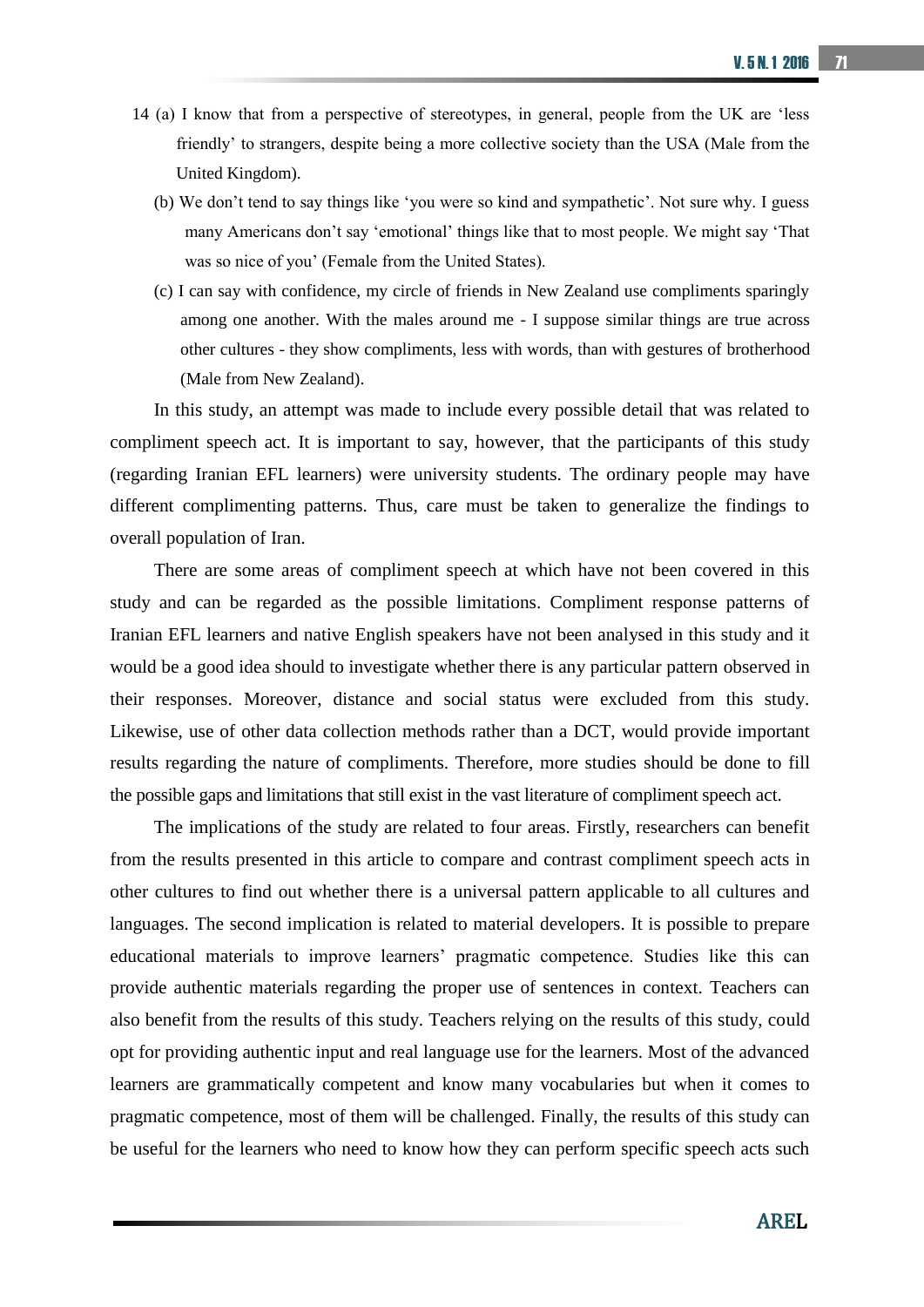as compliments. Results suggested that people with different cultures perform particular speech acts in various ways. Hence, being aware of these differences can help learners to communicate more properly.

## **Acknowledgement**

The authors would like to extend their gratitude to Dr. Abolaji Mustapha (Lagos State University), Dr. Parisa Niloofar (Bojnord University), and the two anonymous reviewers for providing invaluable feedback on the earlier drafts of this paper.

#### **References**

- Bardovi-Harlig, K., & Hartford, B. S. (2005). *Intercultural pragmatics: Exploring institutional talk*. Mahwah: Lawrence Erlbaum Associates.
- Behnam, B., & Amizadeh, N. (2011). A comparative study of the compliments and compliment responses between English and Persian TV interviews. *The Southeast Asian Journal of English Language Studies*, *17*(1), 65-78.
- Boyle, R. (2000). 'You've worked with Elizabeth Taylor!': Phatic functions and implicit compliments. *Applied Linguistics*, *21*(1), 26-46.
- Brown, P., & Levinson, S. C. (1987). *[Politeness:](http://www.languageinconflict.org/component/seoglossary/glossary/2/61/politeness.html) Some universals in language use.*  Cambridge: Cambridge University Press.
- Chen, Y., & Rau, V. (2011). Investigating the complimenting behaviors of Chinese speakers of American English. *Language and Linguistics*, *12*(4), 917-950.
- Culpeper, J., (1996). Towards an Anatomy of Impoliteness. *Journal of Pragmatics*, *25*(3), 349-367.
- Czopp, A. M. (2008). When is a compliment not a compliment? Evaluating expressions of positive stereotypes. *Journal of Experimental Social Psychology*, *44*, 413-420.
- Golato, A. (2003). Studying compliment responses: A comparison of DCTs and recordings of naturally occurring talk. *Applied Linguistics*, *24*(1), 90-121.
- Grossi, V. (2009). Teaching pragmatic competence: compliments and compliment responses in the ESL classroom. *Prospect*, *24*(2), 53-62.
- Herbert, R. K. (1990). Sex-based differences in compliment behaviour. *Language in Society*, *19*, 219-224.
- Holmes, J. (1988). Paying compliments: a sex-referential politeness strategy. *Journal of Pragmatics*, *12*, 445-465.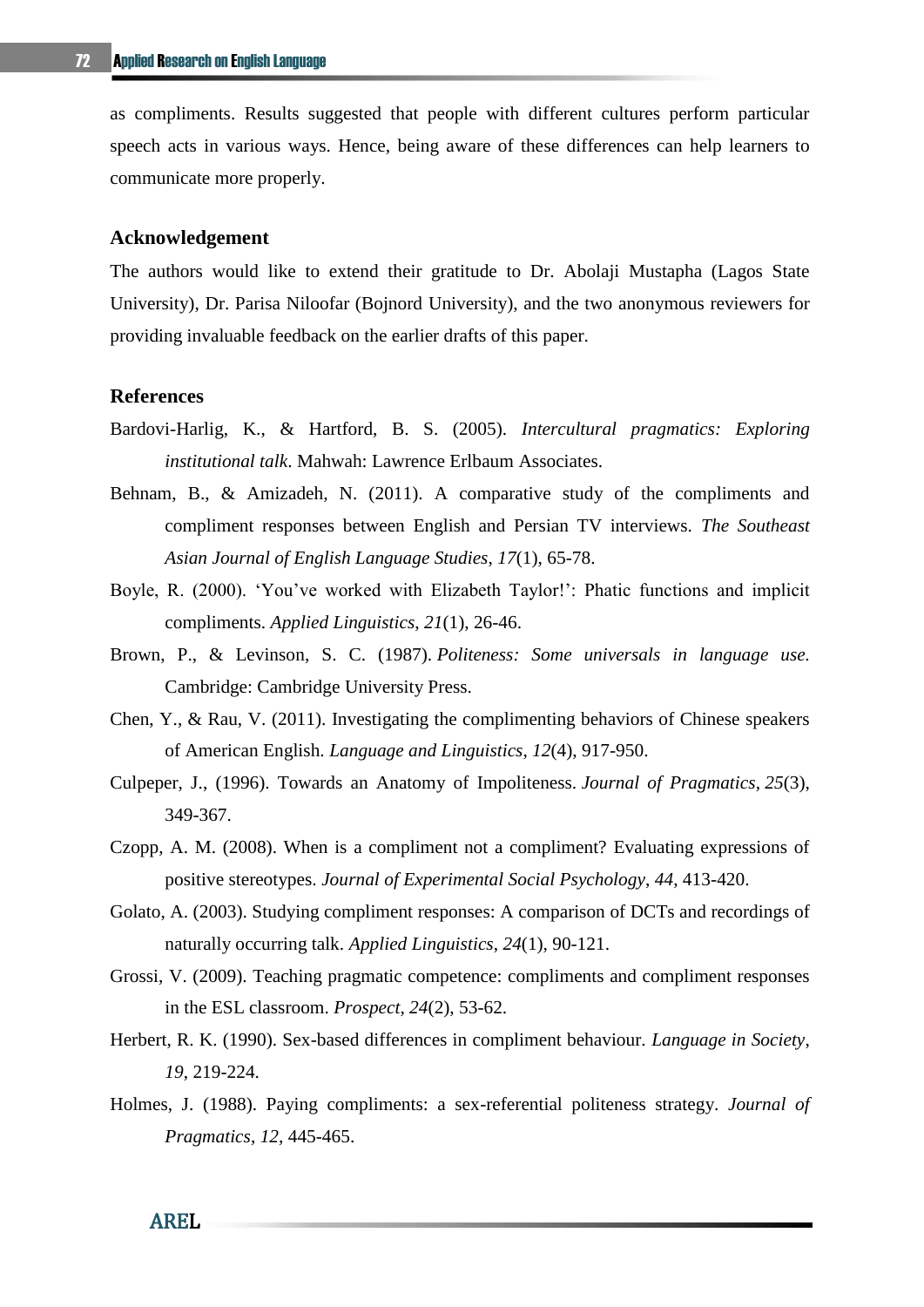- Holmes, J. & Brown, D. F. (1987). Teachers and students learning about compliments. *TESOL Quarterly*, *21*(3), 523-546.
- Hudak, P. L., Gill, V. T., Aguinaldo, J. P., Clark, S., & Frankel, R. (2010). 'I've heard wonderful things about you': how patients compliment surgeons. *Sociology of Health & Illness*, *32*(5), 777-797.
- Jaworski, A. (1995). "This is not an empty compliment!" Polish compliments and the expression of solidarity. *International Journal of Applied Linguistics*, *5*(1), 63-94.
- Karimnia, A., & Afghari, A. (2011). Compliments in English and Persian interaction: A cross-cultural perspective. *Jezikoslovije*, *12*(1), 27-50.
- Kasper, G. (2008). Data collection in pragmatics research. In H. Spencer-Oatey (Ed.), *Culturally speaking: Culture, communication and politeness theory*. Continuum, London, pp. 279-303.
- Kasper, G., & Dahl, M. (1991). Research methods in interlanguage pragmatics. *Studies in Second Language Acquisition*, *13*, 215-247.
- Knapp, M. L., Hopper, R., & Bell, R. A. (1984). Compliments: a descriptive taxonomy. *Journal of Communication*, *34*, 12-31.
- Kondo, S. (2014). Compliments and responses to compliments in L2 and L1 speakers' interaction: a discourse approach. *Sophia University Junior College Division Faculty Journal*, *34*, 19-43.
- Lakoff, R. (1973). Language and woman's place. *Language in Society*, *2*(1), 45-79.
- Lin, C. Y., Woodfield, H., & Ren, W. (2012). Compliments in Taiwan and Mainland Chinese: the influence of region and compliment topic. *Journal of Pragmatics*, *44*, 1486-1502.
- Manes. J., & Wolfson, L. (1981). The compliment formula. In F. Coulmas (ed.) *Conversational Routine*. The Hague: Mouton, pp. 115-132.
- Maíz-Arévalo, C. (2012). "Was that a compliment?" Implicit compliments in English and Spanish. *Journal of Pragmatics*, *44*, 980-996.
- Maíz-Arévalo, C., & García-Gómez, A. (2013). 'You look terrific!' Social evaluation and relationships in online compliments. *Discourse Studies*, *15*(6), 735-760.
- Mojica, L. A. (2002). Compliment-giving among Filipino college students: An exploratory study. *Asia Pacific Education Review*, *3*(1), 115-124.
- Mustapha, A. S. (2012). Approaches to identifying the compliment data. International Journal of English Linguistics, 2(1), 220-230.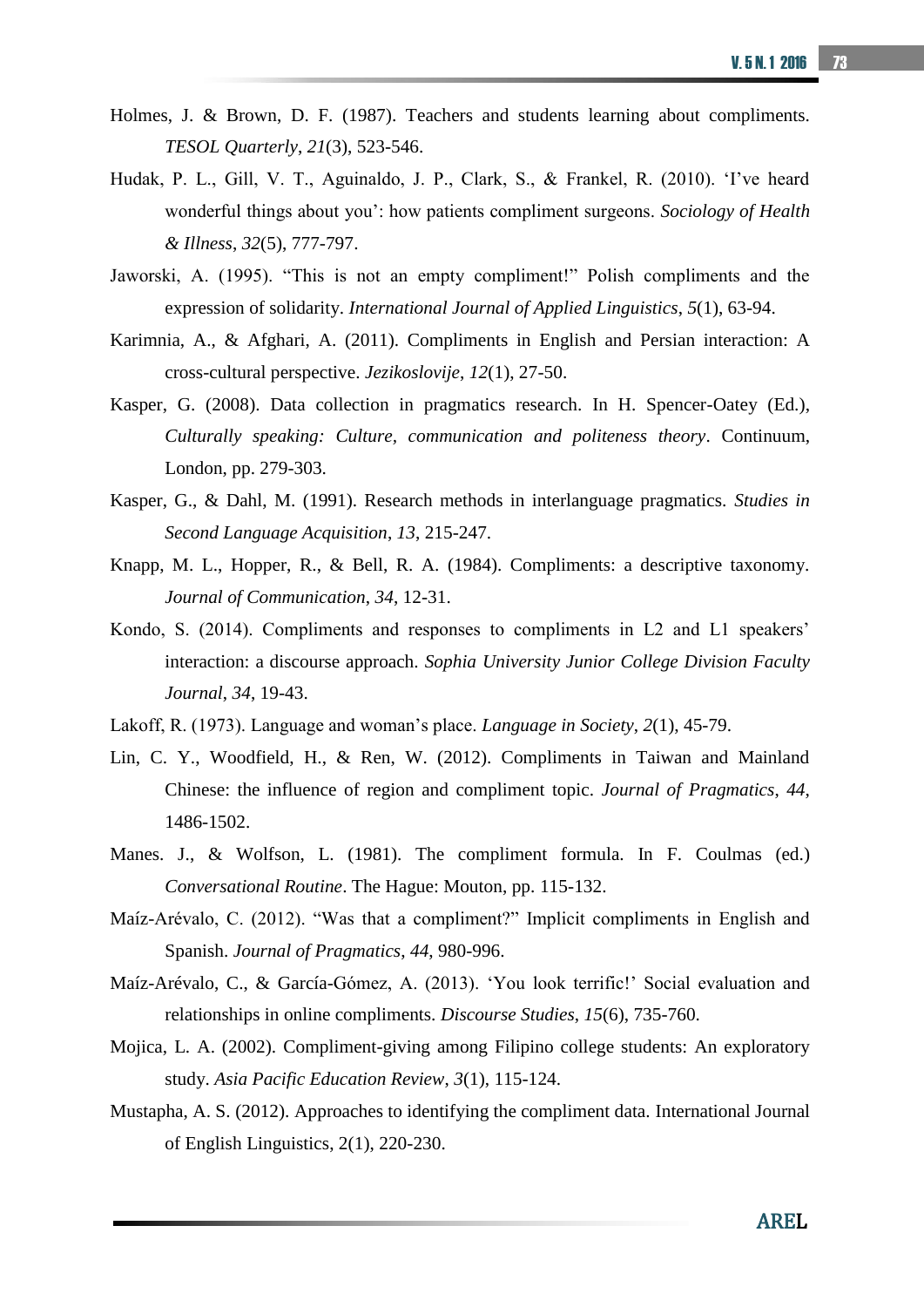- Nelson, G. L., El Bakary, W., & Al Batal, M. (1993). Egyptian and American compliments: a cross-cultural study. *International Journal of Intercultural Relations*, *17*, 293-313.
- Nkwain, J. (2011). Complimenting and face: A pragma-stylistic analysis of appraisal speech acts in Cameroon Pidgin English. *Acta Linguistica Hafniensia*, *43*(1), 60-79
- Rees-Miller, J. (2011). Compliments revisited: contemporary compliments and gender. *Journal of Pragmatics*, *43*, 2673-2688.
- Rose, K. R. (2001). Compliments and compliment responses in film: implications for pragmatics research and language teaching. *IRAL*, *39*, 309-326
- Sadeghi, E., & Zarei, G. R. (2013). Investigating the use of compliments in Persian and English: A case study of Iranian EFL students. *Journal of Foreign Language Teaching and Translation Studies*, *2*(2), 30-49.
- Sharifian, F. (2005). The Persian cultural schema of *shekasteh-nafsi*: a study of compliment responses in Persian and Anglo-Australian speakers. *Pragmatics and Cognition*, *13*(2), 337-361.
- Wolfson, N. (1981). Compliments in cross-cultural perspective. *TESOL Quarterly*, *15*(2), 117-124.
- Wolfson, N. (1984). Pretty is as pretty does: A speech act view of sex roles. *Applied Linguistics*, *5*(3), 236-244.
- Wolfson, N., & Manes, J. (1980). The compliment as a social strategy. *Papers in Linguistics: International Journal of Human Communities*, *13*(3), 391-410.

**Appendix A**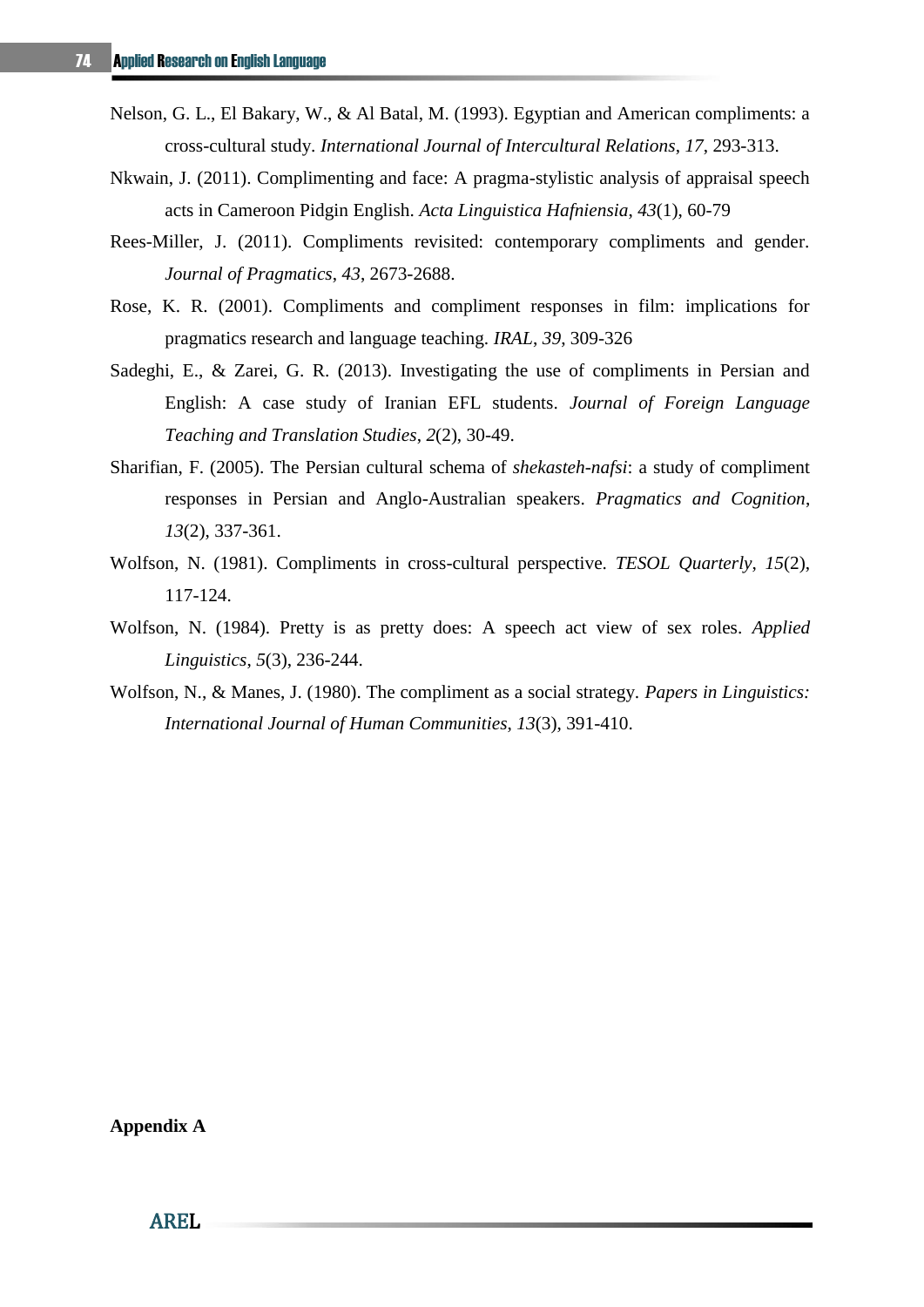## **The DCT used to gather Complimenting patterns of Iranian EFL Learners and Native English Speakers**

**Directions:** In the spaces provided, please write down the most appropriate English compliment(s) you are likely to use in such circumstances. You can also use interjections and emoticons. Please answer as naturally as possible, and try to write the answers as you feel you would say in the situation.

**Please, do not begin your sentences with "I would say...". Just type a suitable compliment such as, as a pattern, "wow, you have a great car!" and something like this.**

1. Assume that you meet a colleague who is beautifully dressed and seems chic today. How would you show your admiration through the use of a compliment?

---------------------------------------------------------------------------------

2. If you are particularly impressed with your classmate's handwriting, how would you compliment him/her on this skill?

---------------------------------------------------------------------------------

3. Your neighbour shows good behaviour in helping you to clean the house. How would you compliment him/her?

---------------------------------------------------------------------------------

4. One of your colleagues/classmates has bought a brand new phone. How would you compliment your friend on that possession?

---------------------------------------------------------------------------------

5. In a dinner party, you notice that one of your relatives has had his/her hair cut. S/he looks great with this new hair style. How do you compliment him/her?

---------------------------------------------------------------------------------

6. You get a taxi to take you to the university/work. The driver passes other cars on a busy street very smoothly and overtakes them. How do you show your admiration of the driver's ability?

---------------------------------------------------------------------------------

7. As you are on the bus waiting for it to move, you strike up a conversation with a person sitting next to you. The person is so understanding and approachable. How would you admire these characteristic of that person?

---------------------------------------------------------------------------------

8. Your friend comes to class/work with a new jacket. It looks fashionable to you. How do you compliment her/him?

--------------------------------------------------------------------------------

## **Appendix B**

**A Synopsis of Comments provided by the English Speakers of this Study**